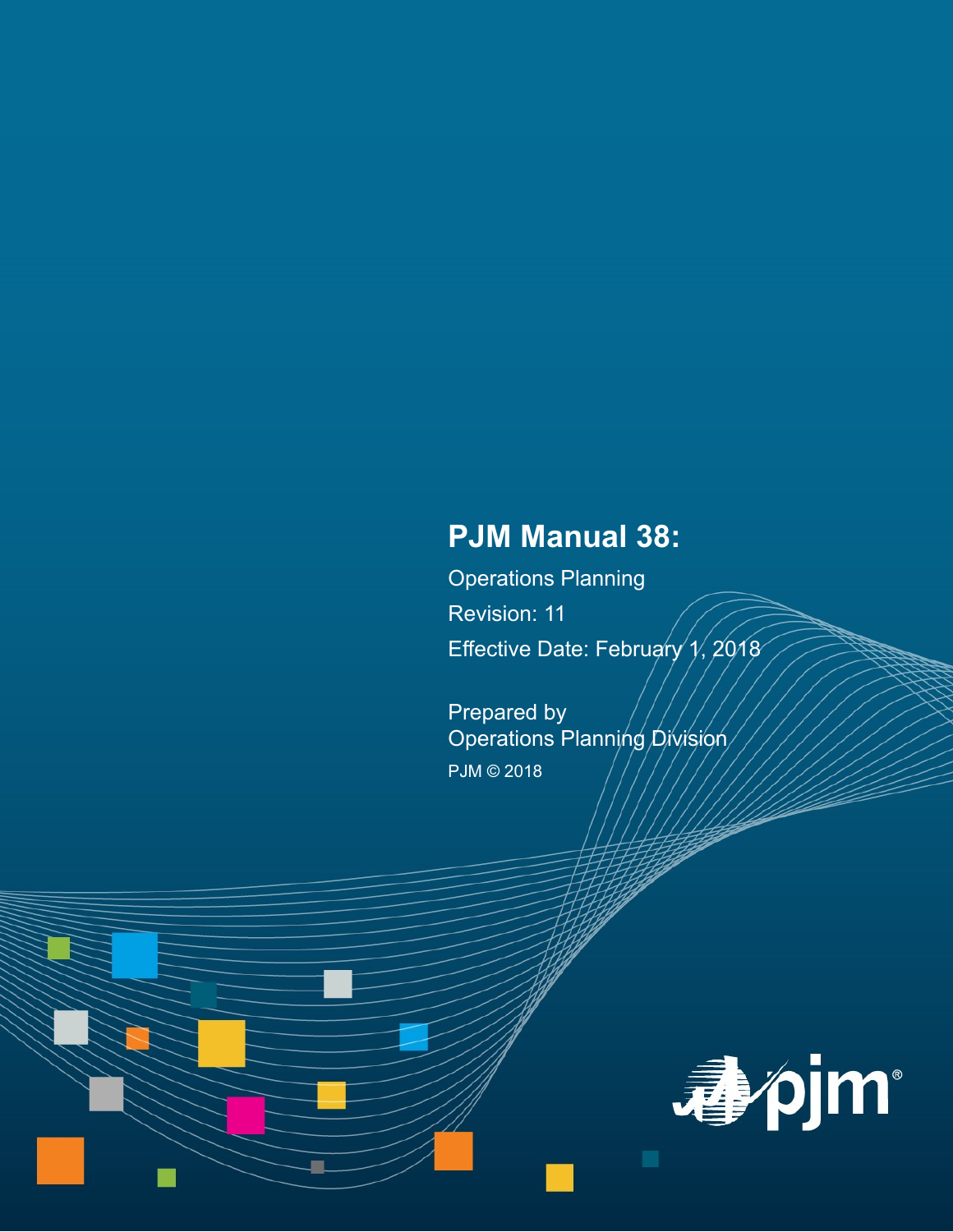

# **Table of Contents**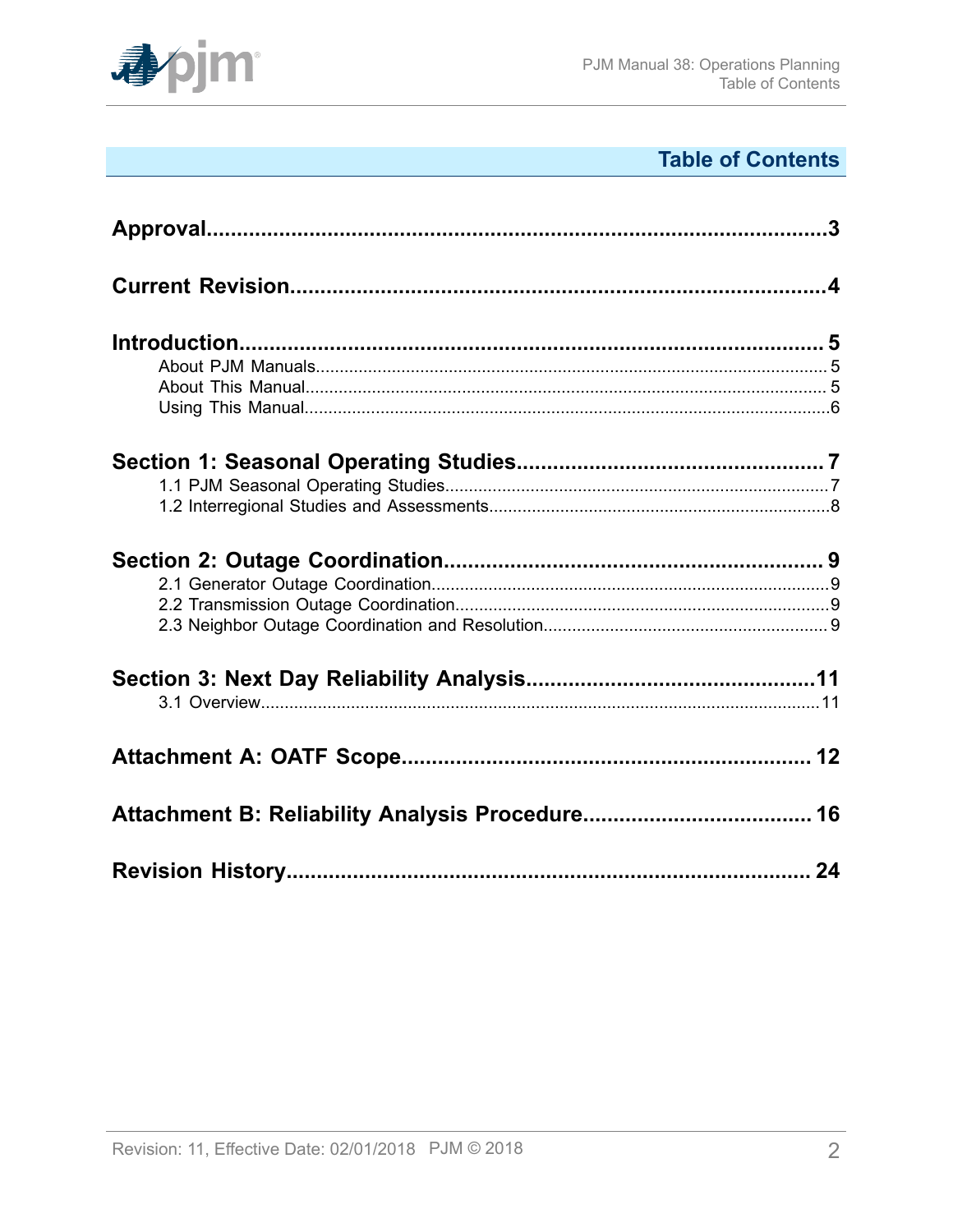

# <span id="page-2-0"></span>**Approval**

Approval Date: 02/01/2018 Effective Date: 02/01/2018 Simon Tam, Manager

Transmission Operations Department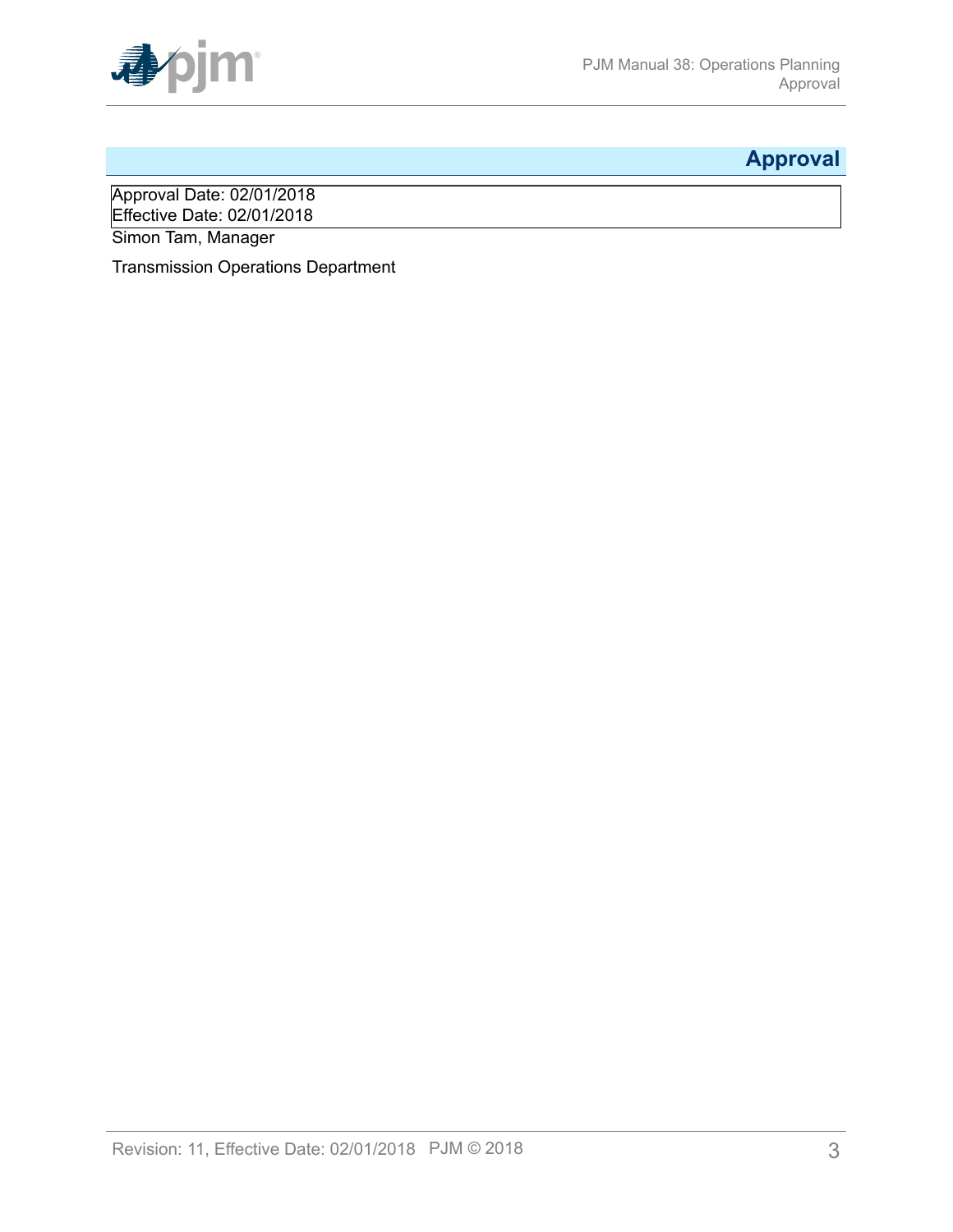

# <span id="page-3-0"></span>**Current Revision**

# **Revision 11 (02/01/2018):**

- Cover to cover periodic review.
- Attachment A: Updated OATF Scope
- Attachment B: Updated Reliability Analysis Procedure.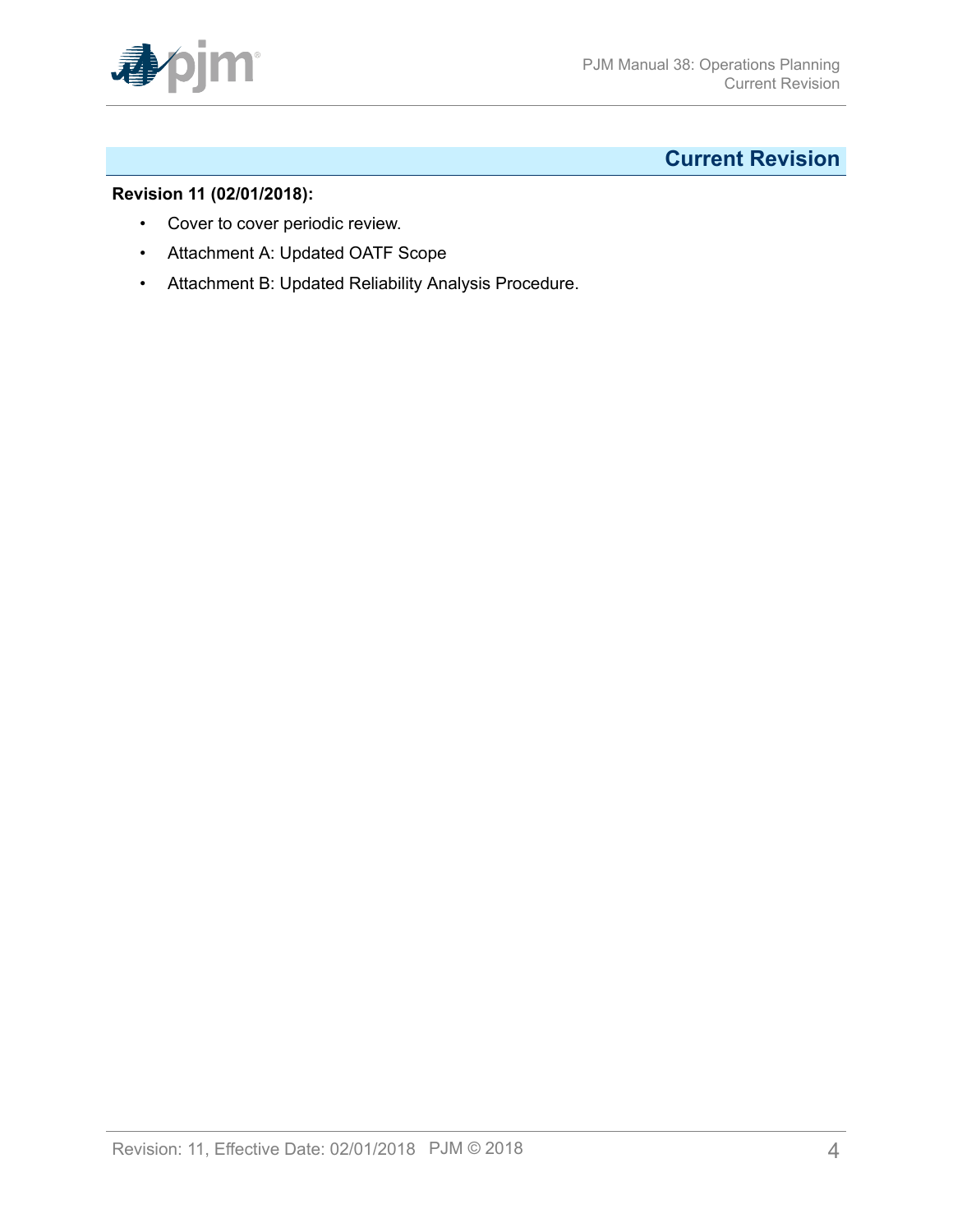

# <span id="page-4-0"></span>**Introduction**

W*e*lcome to the *PJM Manual for Operations Planning*. In this Introduction, you will find the following information:

- What you can expect from the PJM Manuals in general (see "*About PJM Manuals*").
- What you can expect from this PJM Manual (see "*About This Manual*").
- How to use this manual (see "*Using This Manual*").

# <span id="page-4-1"></span>**About PJM Manuals**

The PJM Manuals are the instructions, rules, procedures, and guidelines established by PJM for the operation, planning, and accounting requirements of PJM RTO and the PJM Energy Market. The Manuals are grouped under the following categories:

- **Transmission**
- PJM Energy Market
- Generation and transmission interconnection
- Reserve
- Accounting and Billing
- PJM Administrative services

For a complete list of all PJM Manuals, go to the Library section on PJM.com

# <span id="page-4-2"></span>**About This Manual**

The *PJM Manual for Operations Planning* focuses on how PJM and the PJM Members are expected to carry out reliability coordination duties in accordance with the PJM Reliability Plan.

The *PJM Manual for Operations Planning* consists of three sections. These sections are listed in the table of contents beginning on page ii.

# **Intended Audience**

The Intended Audiences for the *PJM Manual for Operations Planning* are:

- *PJM technical support staff* Prepare and disseminate the reliability analyses.
- *Transmission Owner and Generation Owner Operators* Use the operation planning information to supplement Real-time Operations tools.
- *PJM system operators* Use the operation planning information and perform current day analysis to supplement Real-time Operations tools.

# **References**

There are several reference documents that provide background or relate to the *PJM Manual for Operations Planning*:

• [PJM M-12 Balancing Operations](http://www.pjm.com/~/media/documents/manuals/m12.ashx)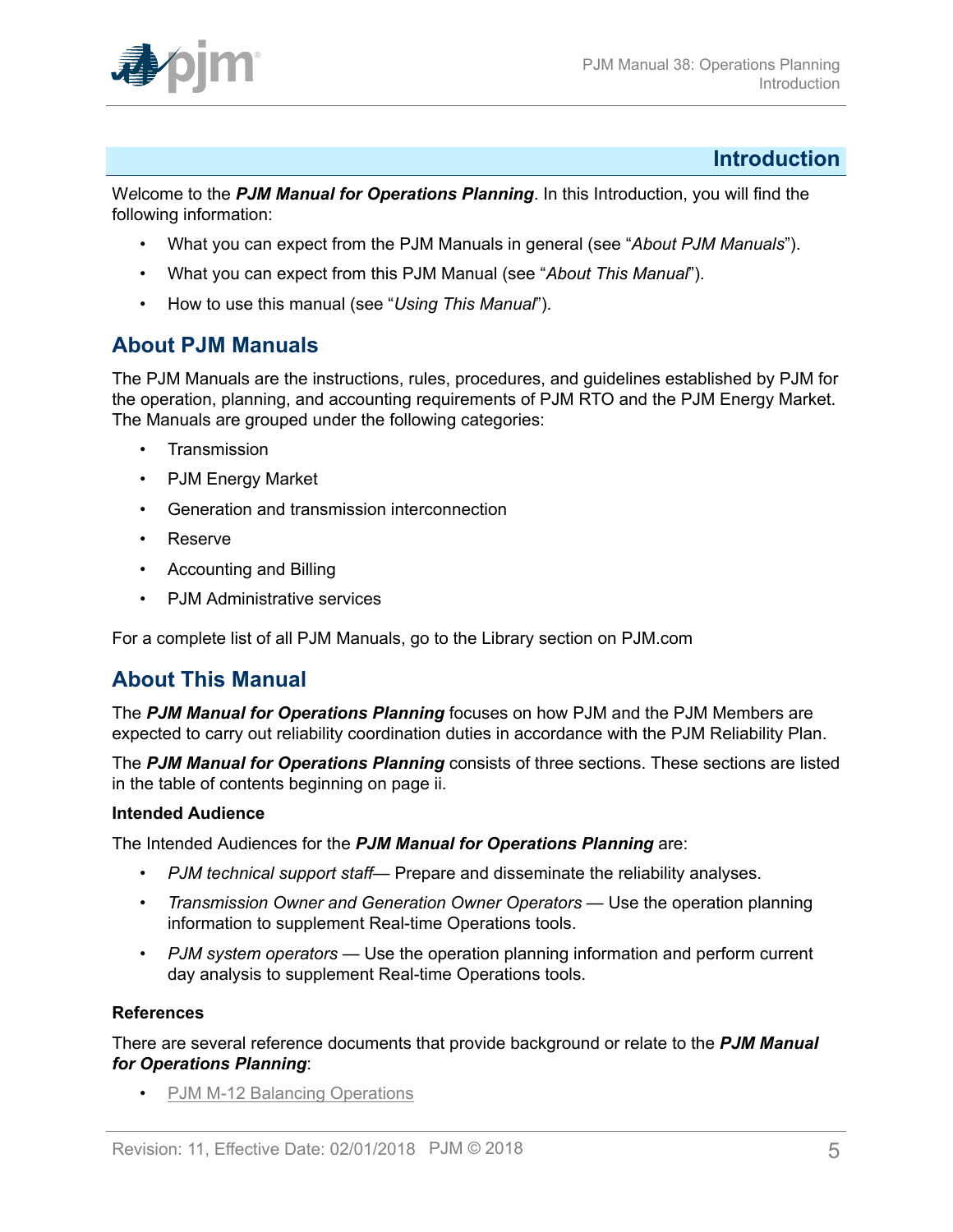

- PJM M-03: [Transmission](http://www.pjm.com/~/media/documents/manuals/m03.ashx) Operations
- [PJM M-10: Pre-Scheduling Operations](http://www.pjm.com/~/media/documents/manuals/m10.ashx)
- [PJM M-37: Reliability Coordination](http://pjm.com/~/media/documents/manuals/m37.ashx)

# <span id="page-5-0"></span>**Using This Manual**

Because we believe that explaining concepts is just as important as presenting the procedures, we start each section with an overview. Then, we present details and procedures. This philosophy is reflected in the way we organize the material in this manual. The following paragraphs provide an orientation to the manual's structure.

# **What You Will Find In This Manual**

- A table of contents that lists two levels of subheadings within each of the sections.
- An approval page that lists the required approvals and a brief outline of the current revision.
- Sections containing the specific guidelines, requirements, or procedures including PJM actions and PJM Member actions.
- Attachments that include additional supporting documents, forms, or tables.
- A section at the end detailing all previous revisions of the PJM Manual.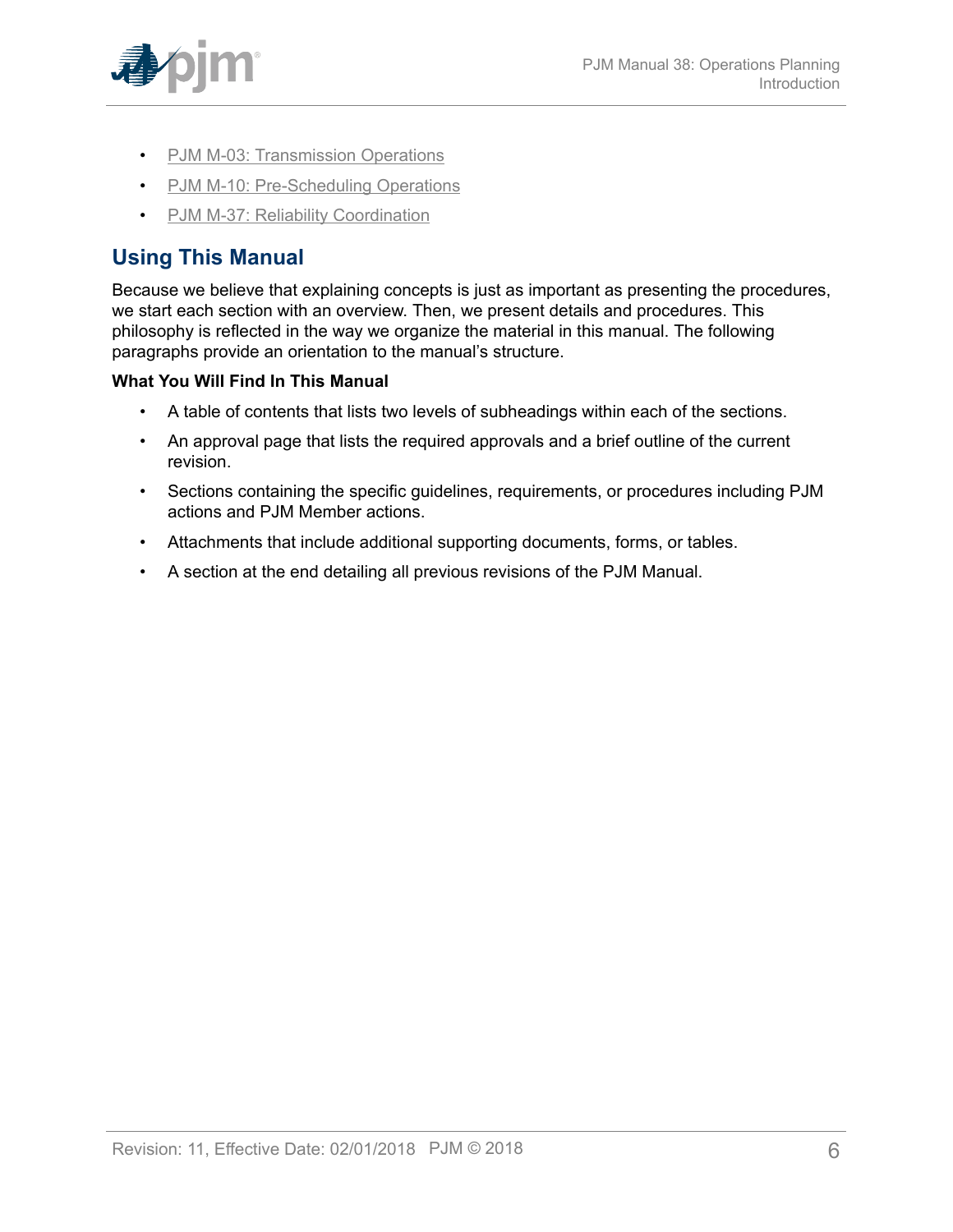

# <span id="page-6-0"></span>**Section 1: Seasonal Operating Studies**

Welcome to the *Seasonal Operating Studies* section of the *PJM Manual for Operations* **Planning.** This section of the manual addresses PJM preparation of seasonal operating studies.

# <span id="page-6-1"></span>**1.1 PJM Seasonal Operating Studies**

The PJM Operations Assessment Task Force (OATF) is responsible for the preparation of seasonal operating studies (two per year: summer and winter). OATF is composed of representatives from the Transmission Owners (TOs) and PJM. PJM provides the leader of the OATF and is responsible for the analysis and publication of results.

The study assesses the PJM RTO Bulk Electric System as it is expected to exist during the upcoming peak season. The purpose of the study is to determine the ability of the PJM system to be operated reliably in accordance with NERC, RFC, and SERC standards. The results of the study are based on the assumed system conditions which differ from actual operating conditions due to unplanned generation and transmission outages, the effects of unseasonable weather on load, and unit availability other than what was simulated in the study. Refer to the OATF Scope in Attachment A.

Power flow cases are developed which represent probable system conditions during the upcoming peak season. Thermal and reactive limits are identified and supplemental sensitivity analyses are performed to address areas of concern. [NERC Standard TOP-002-a, R11].

#### **PJM Actions:**

PJM is responsible for the following activities:

- Providing a leader of the OATF.
- Preparing a study plan for the seasonal study and gaining approval of the plan from the OATF and the PJM System Operations Subcommittee – Transmission (SOS-T).
- Requesting and receiving data from the TOs and incorporating the TOs' data into the analysis.
- Running the power flow cases and sensitivities.
- Analyzing the results and developing analysis for review by the TOs.
- Publishing the study results, upon review by the TOs, to PJM System Operations and the TOs.
- Providing summary documentation and training to System Operators.

# **PJM TO Member Actions:**

PJM TO Members are responsible for performing the following activities:

- Providing a representative to the OATF.
- Providing data, as requested by PJM, in order to create the power flow cases to accomplish the study.
- Cooperating with PJM and the other TO members to complete the study and review the results.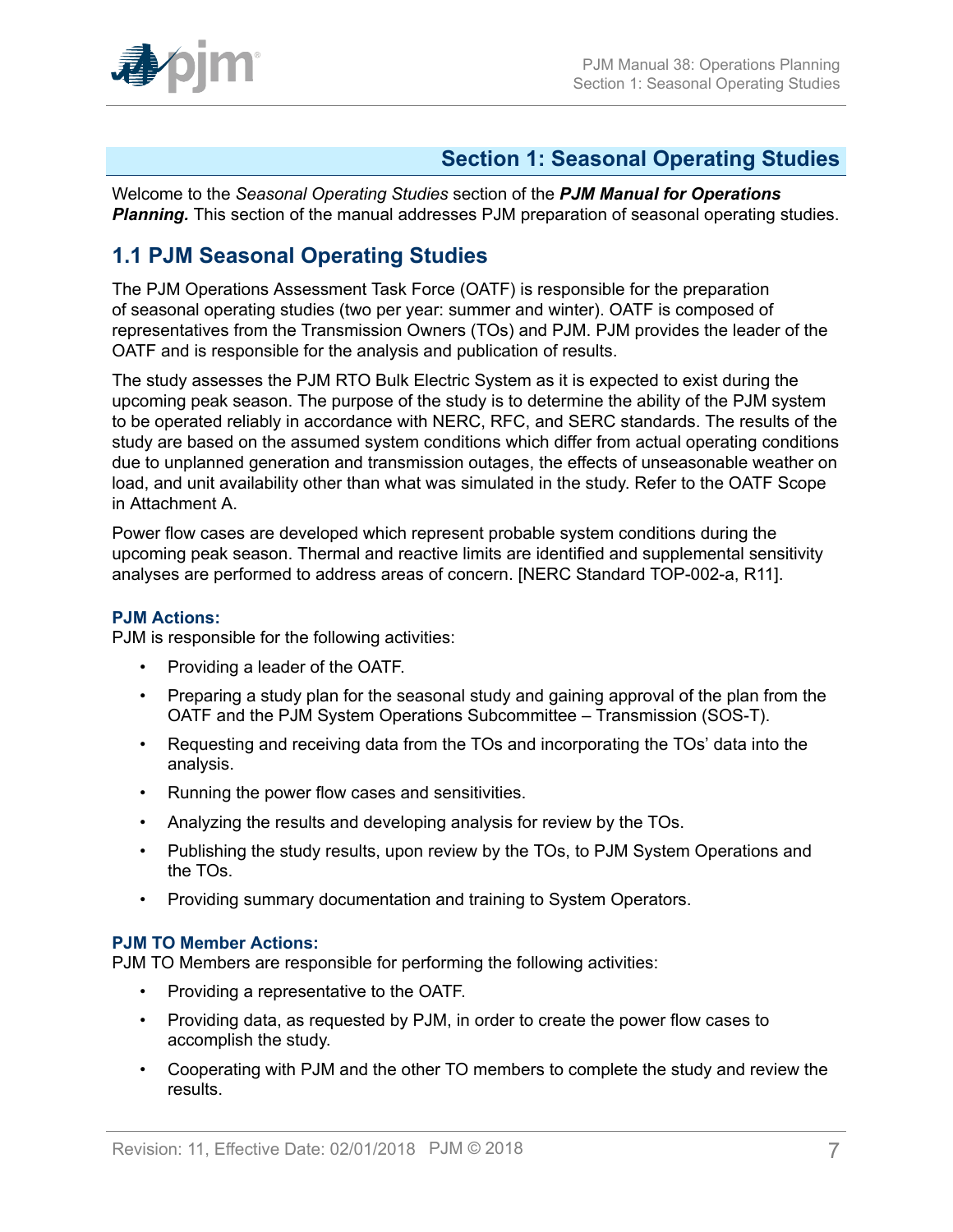

- Communicating the results, as necessary, within the respective TO organization.
- Providing summary documentation and training to System Operators.

# <span id="page-7-0"></span>**1.2 Interregional Studies and Assessments**

PJM participates on a number of interregional studies and assessments that are prepared under of the auspices of the Eastern Interconnection Reliability Assessment Group (ERAG). Seasonal studies are prepared two times per year: summer and winter. These studies assess the Eastern Interconnection Bulk Electric System as it is expected to exist during the upcoming peak season and the ability of the Eastern Interconnection Bulk Electric System to be operated reliably in accordance with NERC and Regional Standards.

The PJM representative is responsible for providing necessary data and information used in the analysis. Also, as the study cases are created and analyzed, the PJM representative is required to review study results and provide comments so that reports can be created and distributed. In addition to the Seasonal studies, the ERAG also perform mid-term and long term assessments on an ad-hoc basis.

Three inter-regional study forums coordinate the analysis under the auspices of the ERAG Management Committee. The study is performed to assess the anticipated performance of the inter-regional system and identify thermal trends.

In addition, PJM participates in several regional seasonal assessments to analyze the anticipated performance of the upcoming SERC and NPCC regions. These studies include:

- PJM-NYISO seasonal operating study
- The SERC seasonal assessment
- NPCC CO-12 (NPCC seasonal assessment)

Interregional studies and assessments are an important source of information about projected conditions for upcoming peak seasons. The results of such studies are distributed to PJM Operations Staff and System Operators to ensure that they have the benefit of all such analyses.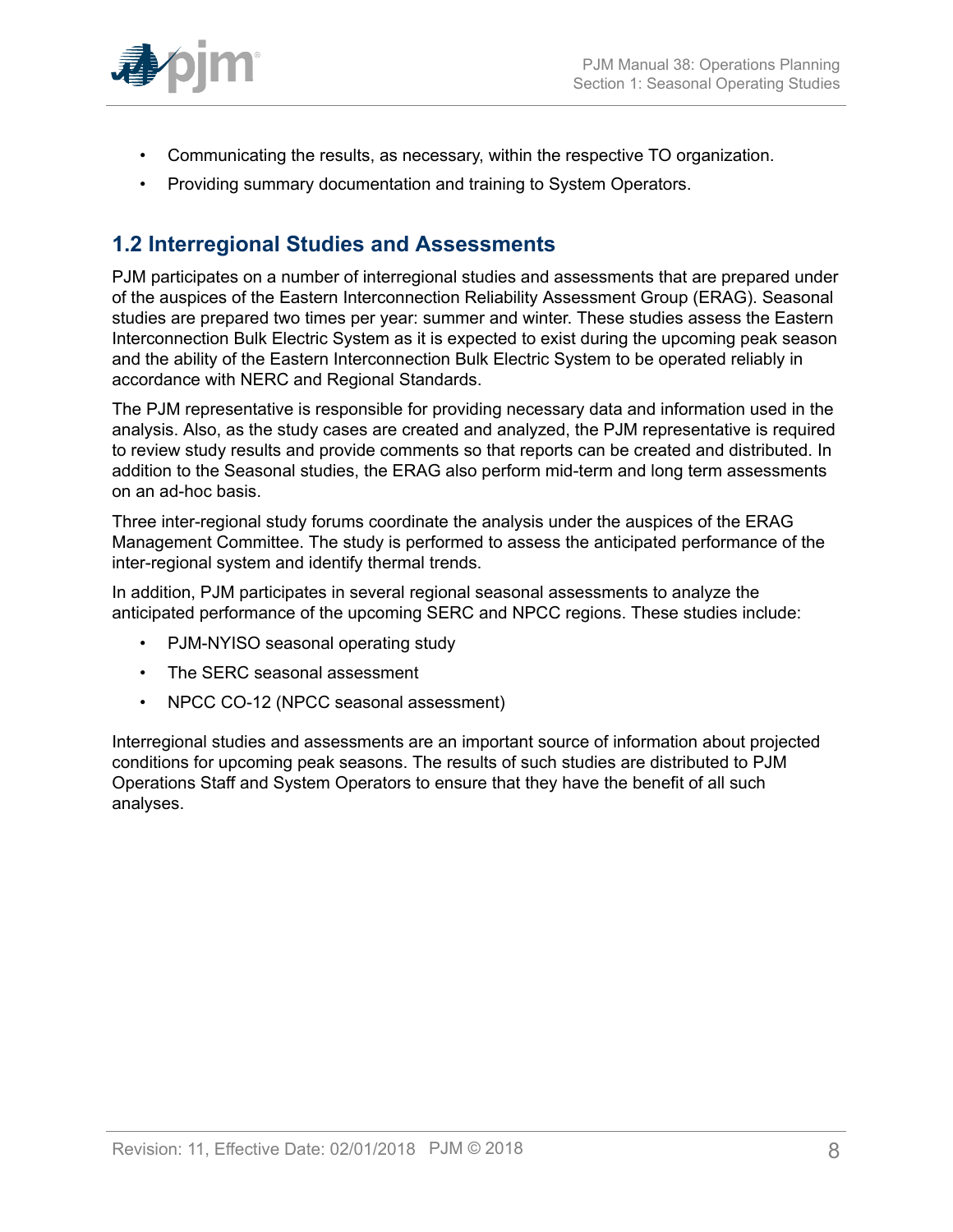

# <span id="page-8-0"></span>**Section 2: Outage Coordination**

Welcome to the *Outage Coordination* section of the *PJM Manual for Operations Planning*. In this section, you will find the following information:

- Generator Outage Coordination
- Transmission Outage Coordination
- Neighbor Outage Coordination and Resolution

[NERC Standard TOP-003: R1, R2]

[NERC Standard IRO-010-2: R1, R2]

# <span id="page-8-1"></span>**2.1 Generator Outage Coordination**

Generation Owners are required submit/communicate Outage Requests in eDART for all outages to PJM in advance of the outage start date. PJM staffs are required to analyze submitted outages to ensure outages do not violate PJM reliability criteria and market rules. This notification process is not limited to MW reduction; it also includes changes to D-Curve information, voltage regulator status, and other equipment outages that could result in the loss of multiple generators at a common plant. The [PJM M-10: Pre-Scheduling Operations](http://www.pjm.com/~/media/documents/manuals/m10.ashx), Section 2: Outage Reporting, documents the PJM generator outage submittal, coordination, and approval process.

# <span id="page-8-2"></span>**2.2 Transmission Outage Coordination**

Transmission Owners are required to submit/communicate Outage Requests in eDART for all outages to PJM in advance of the outage start date. PJM will provide all relevant information required for system studies, such as critical facility status, load, generation, operating reserve projection. In addition, PJM retrieves and incorporates into the study known Interchange Transaction, external transmission outages, and external generation outages via the NERC SDX secure site. PJM updates the SDX outage information every 15 minutes. PJM staffs are required to analyze submitted outages to ensure outages do not violate PJM reliability criteria and market rules. Attachment B: Reliability Analysis Procedure describes the process PJM apply to ensure transmission outages are properly analyzed and coordinated. The [PJM M-03:](http://www.pjm.com/~/media/documents/manuals/m03.ashx) [Transmission](http://www.pjm.com/~/media/documents/manuals/m03.ashx) Operations, Section 4: Reportable Transmission Facility Outages, documents the PJM transmission outage submittal, coordination, and approval process.

# <span id="page-8-3"></span>**2.3 Neighbor Outage Coordination and Resolution**

**Internal PJM Outages**: PJM serves as overall coordinator with respect to PJM Member Transmission/Generation facility outages with potential impact to neighboring BA and RC. PJM works with the member Owner, and any impacted BA, TOP, or neighboring RC to resolve any identified outage conflicts ahead of the outage. Ultimately, if the conflict cannot be resolved to all parties' satisfaction, PJM may need to deny or reschedule the original outage in order to ensure overall system reliability. PJM Transmission Owners shall coordinate outages with any impacted PJM neighboring Transmission Owners/Operators, including, but not exclusive to, tie lines. See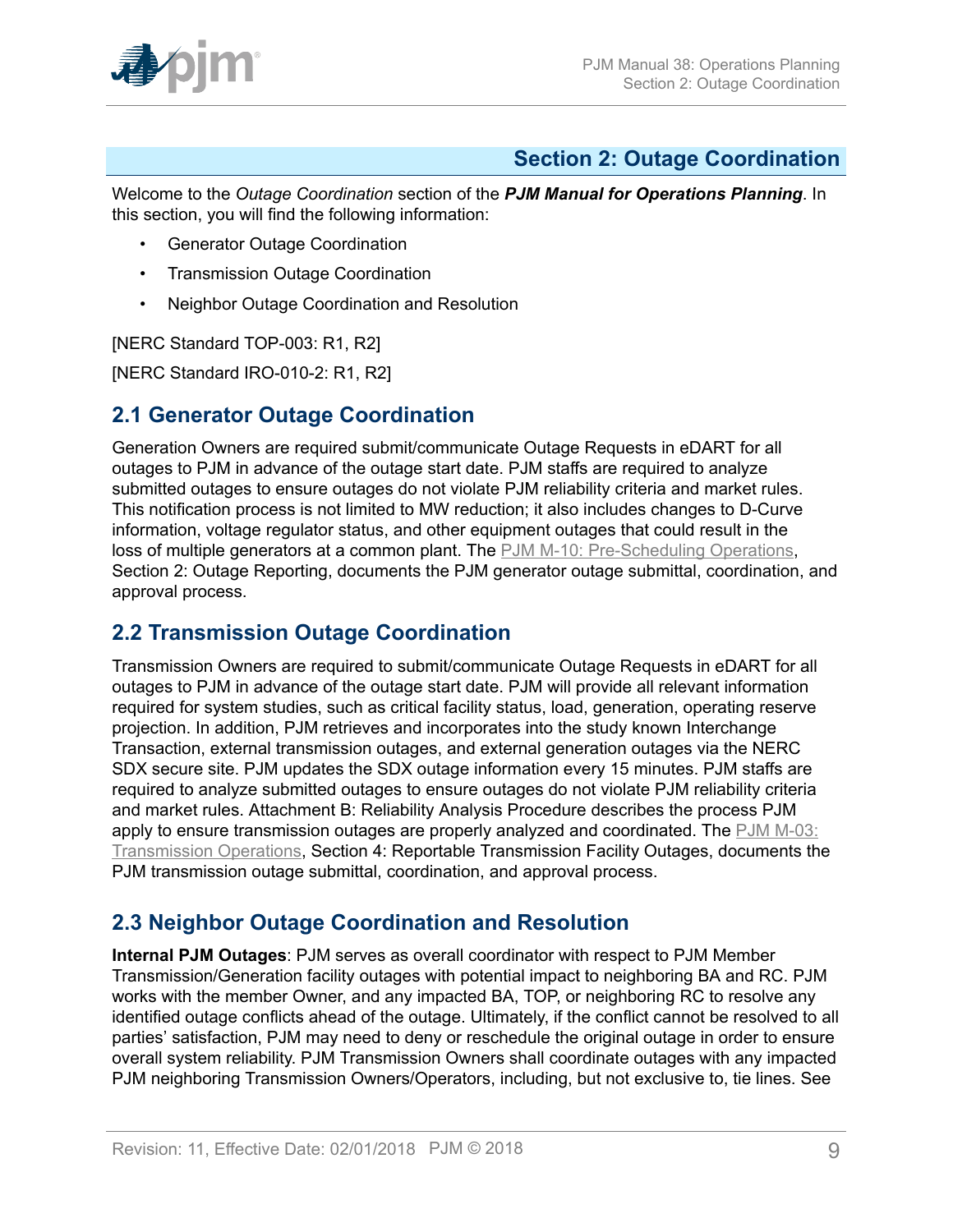

Attachment B: Reliability Analysis Procedure, Section B.6 "Internal Outage Analysis Process" for an overview of PJM evaluation of internal outage impacts.

**External Outages**: PJM serves as coordinator for neighboring BA, TOP, or RC outages with impact to PJM Member Transmission/Generation Owner facilities. PJM will work with the neighboring reliability entity to determine any required resolution, including the cancelation or rescheduling of the outage as required. See Attachment B: Reliability Analysis Procedure, Section B.7 "Analyze External Outages" for an overview of PJM evaluation of external outage impacts.

Any actions required in order to accommodate any portion of an internal or external Outage shall be identified within the PJM Operational Planning Analysis.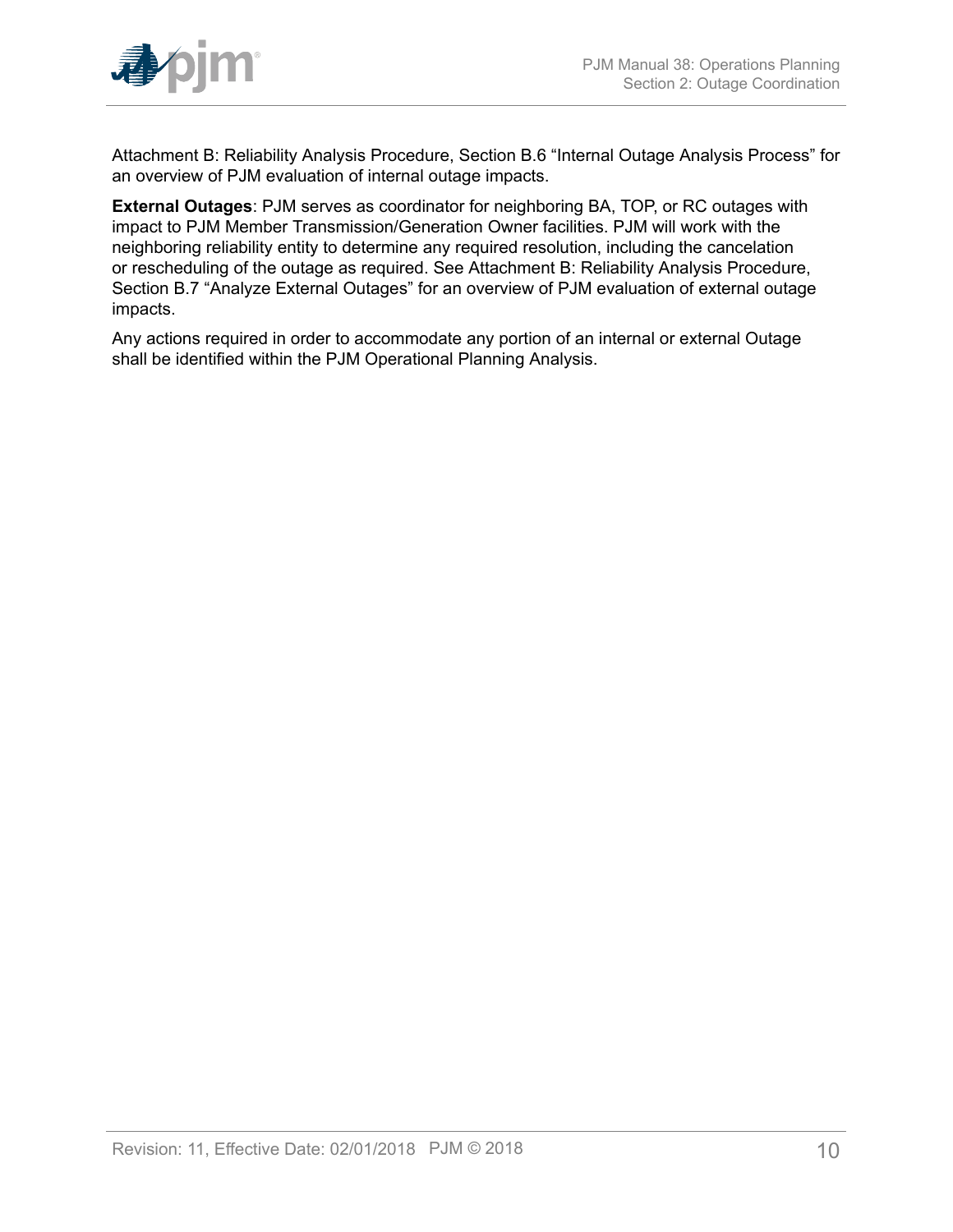

# <span id="page-10-0"></span>**Section 3: Next Day Reliability Analysis**

Welcome to the *Next Day Reliability Analysis* section of the *PJM Manual for Operations* **Planning**. In this section, you will find the following information:

• Process for developing the next day reliability analysis

# <span id="page-10-1"></span>**3.1 Overview**

The purpose of the next day reliability analysis is to ensure that a comprehensive operating plan can be developed which meets all of the reliability requirements and provides for a level of uncertainty in facility availability that is inevitable in Real-time Operations.

The next day analysis brings together the latest available information regarding outages, system topology, load forecast, unit commitment, and interchange schedules, as the inputs to the analysis. The PJM EMS study model utilized in the analysis is derived from a recent Real-time State Estimator case, which reflects the Real-time PJM EMS model, the full list of BES facilities monitored as part of PJM's Real-time, and the full list of contingencies screened as part of PJM's Real-time analysis. The base case study model is run in the EMS study mode and is modified to reflect anticipated system conditions during the next operating day.

The results include an analysis of all BES facilities at projected peak and valley conditions for the next operating day, with a full AC analysis of all BES facilities for the full contingency list PJM screens in Real-time Operations. The analysis includes all SOLs and IROLs for thermal, voltage, and voltage drop exceedances. The analysis is shared with the operators on shift, TOs, and neighboring RCs and BAs.

# **PJM Actions:**

- Performs the next day analysis using the Attachment B: Reliability Analysis procedure.
- Coordinates action plans with affected Transmission Owners and external systems. Schedules out-of-merit generation as required.
- Prepares and posts the RC Day-Ahead report on a secure area of PJM website by 15:00 CST.

# **PJM Member Actions:**

- Coordinates scheduled transmission outages with PJM Staff.
- Communicates mitigation strategies with system operators.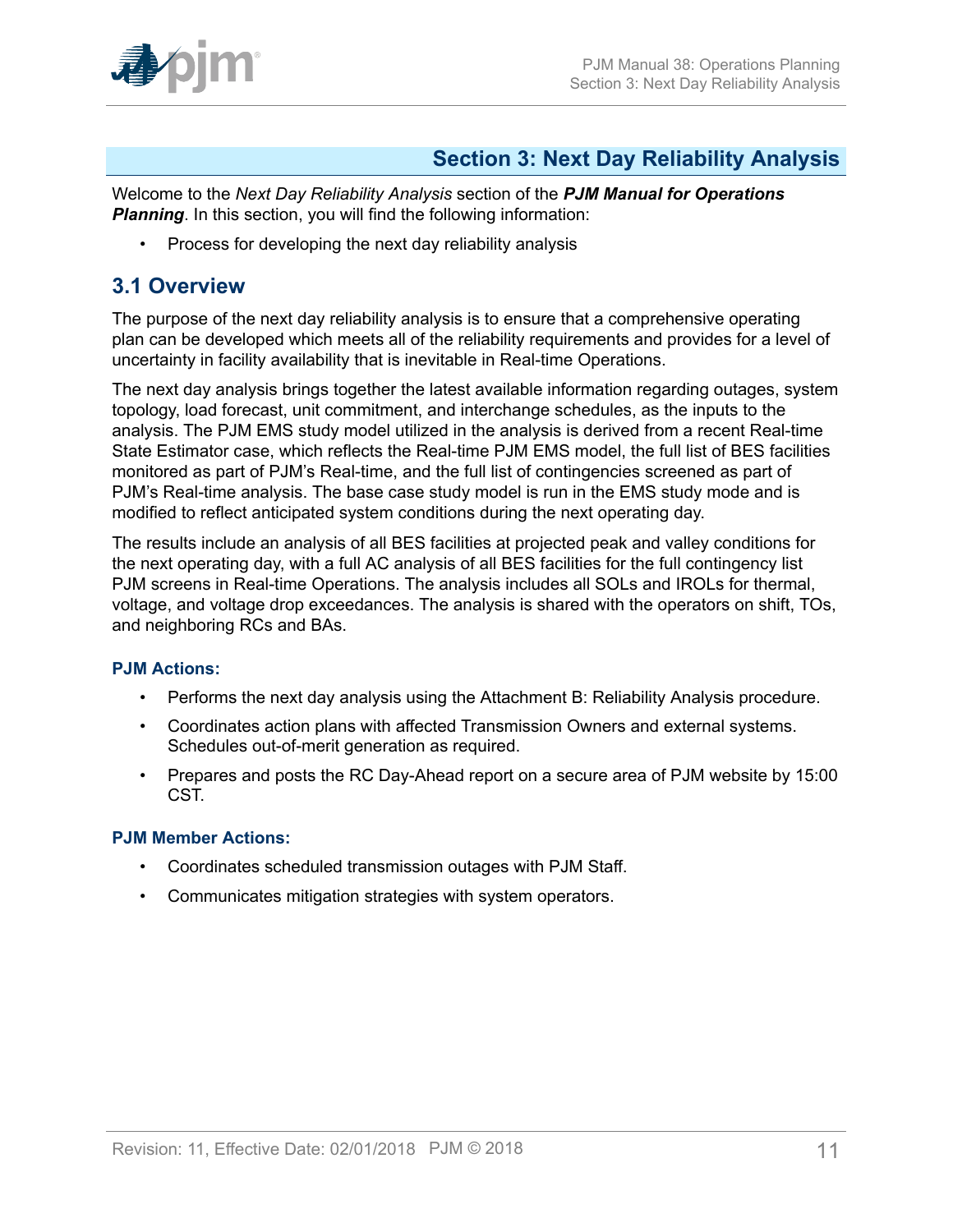

# <span id="page-11-0"></span>**Attachment A: OATF Scope**

# **A.1 Purpose of Operating Study**

The PJM Operations Assessment Task Force (OATF), under the direction of the PJM System Operations Subcommittee - Transmission (SOS-T), conducts a study for the summer and winter "study period" as defined below. The purpose of the study is to analyze a representation of the PJM system with the transmission and generation configuration approximating the conditions expected to exist during the study period (see Key Assumptions & Model Definition section for more detail). The study focuses on the current PJM RTO boundary and the boundaries of any applicable external companies that will be integrated into PJM prior to the study period at the time the scope for the study was drafted by PJM.

The PJM Operations Assessment Task Force (OATF) consists of representatives from PJM and Transmission Owner members including:

• Atlantic City Electric, American Electric Power, Baltimore Gas & Electric, Commonwealth Edison, Cleveland Public Power, Duke Energy Ohio / Kentucky, Duquesne Light, Dominion, Dayton Power & Light, Delmarva Power, FirstEnergy, PECO, Potomac Electric Power Company, PPL Electric Utilities, Public Service Electric & Gas, Rockland Electric Company, UGI Utilities, Neptune Transmission, Linden VFT, East Kentucky Power Cooperative, City of Rochelle, ITCI, Hudson Transmission Partners, SMECO, (OVEC effective summer 2018).

# **A.2 Scope Objectives**

- Develop seasonal power flow base case representative of expected system conditions for the study period.
- Identify thermal overloads and voltage limit exceedances based on AC N-1 contingency analysis as well as switching and/or off-cost requirements for transmission control.
- Determine reactive transfer capability limitations for the current Eastern, Central, Western, 5004/5005, Bedington-Black Oak, AP South, AEP-Dominion, BC/PEPCO, CE-East, and Cleveland interfaces. Identify the import limits associated with the above reactive transfer capabilities.
- Determine the facilities that may limit thermal transfer capability into the major PJM load areas.
- Review and evaluate the effectiveness of existing operating procedures that are used to improve PJM transfer capabilities. Suggest practical system modifications to further improve PJM transfer capabilities. Revise operating guidelines as required.
- Identify conditions where the planned maintenance outages of PJM generation or transmission facilities negatively impact the reliability of the Bulk Power System.
- Identify the impact of delays in the installation of new transmission facilities.
- Perform sensitivity studies as listed in Section A.4 below.
- Perform analysis to determine survivability of maximum credible disturbance facility loss (See Section A.5 below).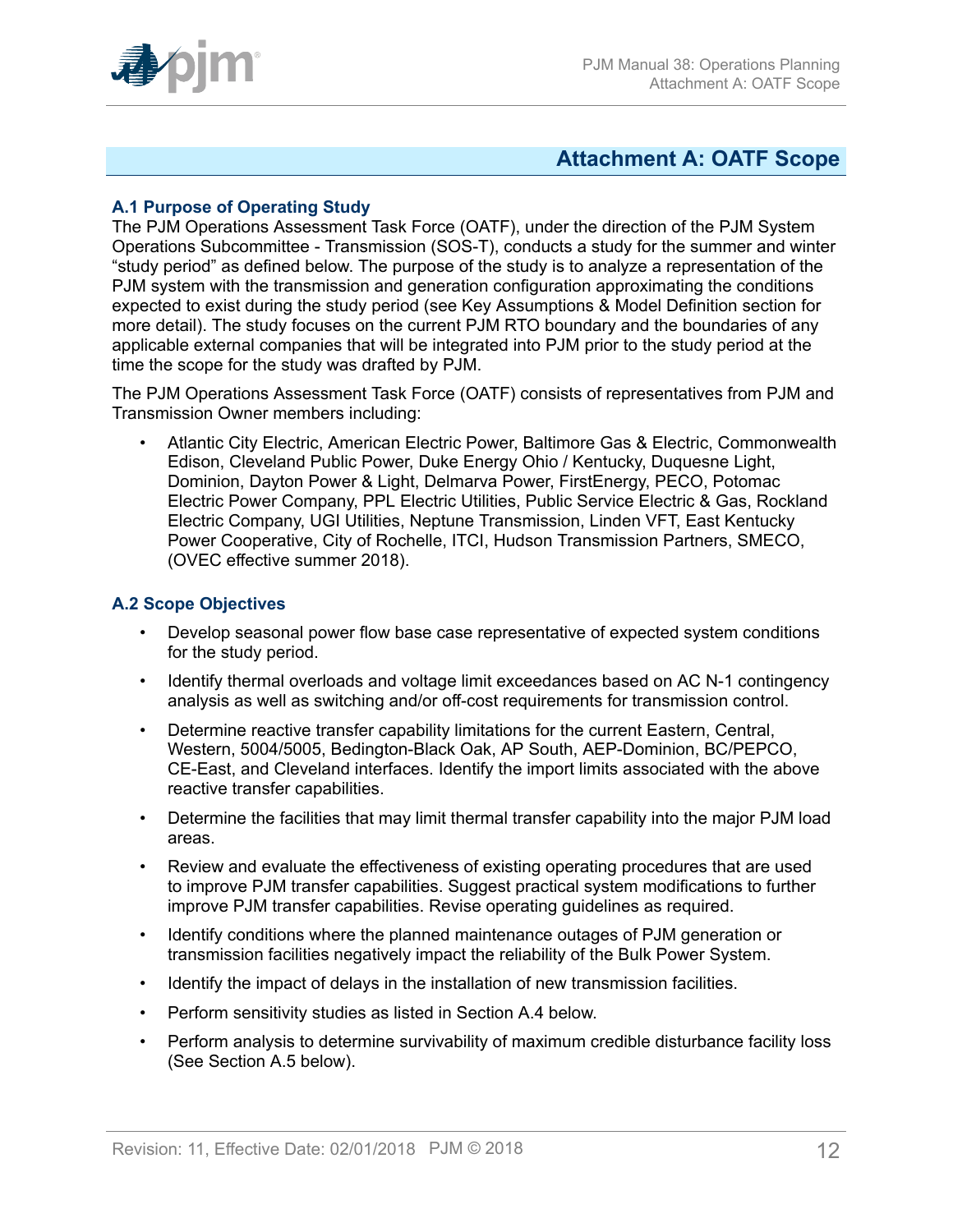

# **A.3 Key Assumptions and Model Definition**

# **A.3.1 Base Case Parameters**

- The PJM RTO load will be the sum of all 50/50 non-diversified peak loads of each transmission company zone obtained from the latest PJM Load Forecast Report. Forecasting judgment may be applied to these target loads to determine the actual megawatt load that will be modeled.
- The net PJM interchange level will be modeled to reflect typical seasonal values.
- The Hopatcong–Ramapo line flow will be set to a typical megawatt value for the conditions studied.
- The PS–ConEd phase angle regulators will be set to maintain a typical megawatt flow for the conditions studied.
- Neptune HVDC line flow will be set to a typical megawatt value for the conditions studied.
- Linden VFT will be set to a typical megawatt value for the conditions studied.
- HTP will be set to an estimated megawatt value for the conditions studied.

#### **A.3.2 PJM System Representation**

- The reactive load modeled at each of the company load buses should reflect actual experienced data. Whenever possible, the company reactive loads should not be factored from one load level to another.
- Whenever possible, supervisory controlled capacitors should be represented explicitly in the case.
- The power interchanges between companies external to PJM should reflect typical values.
- All major generating units should be modeled on their own low voltage generator buses.
- Generator voltage regulators should:
	- o Control remote bus voltages in base cases.
	- o Control generator terminal voltages in contingency cases.
- All generating units should be modeled with a reactive capacity that accurately reflects the limits experienced during actual operations.
- Any generating unit that is scheduled out for maintenance during the entire study period should be placed out of service in all base power flows.
- Any transmission line scheduled out of service for the majority of the study period should be placed out of service in all base power flows.
- Distribution capacitors, reactors, and synchronous condensers should be represented in the same manner that would be expected in actual system operations.
- The PJM system transmission line ratings used should be the seasonal normal and approved short-term emergency MVA line ratings consistent with each company's operating philosophy.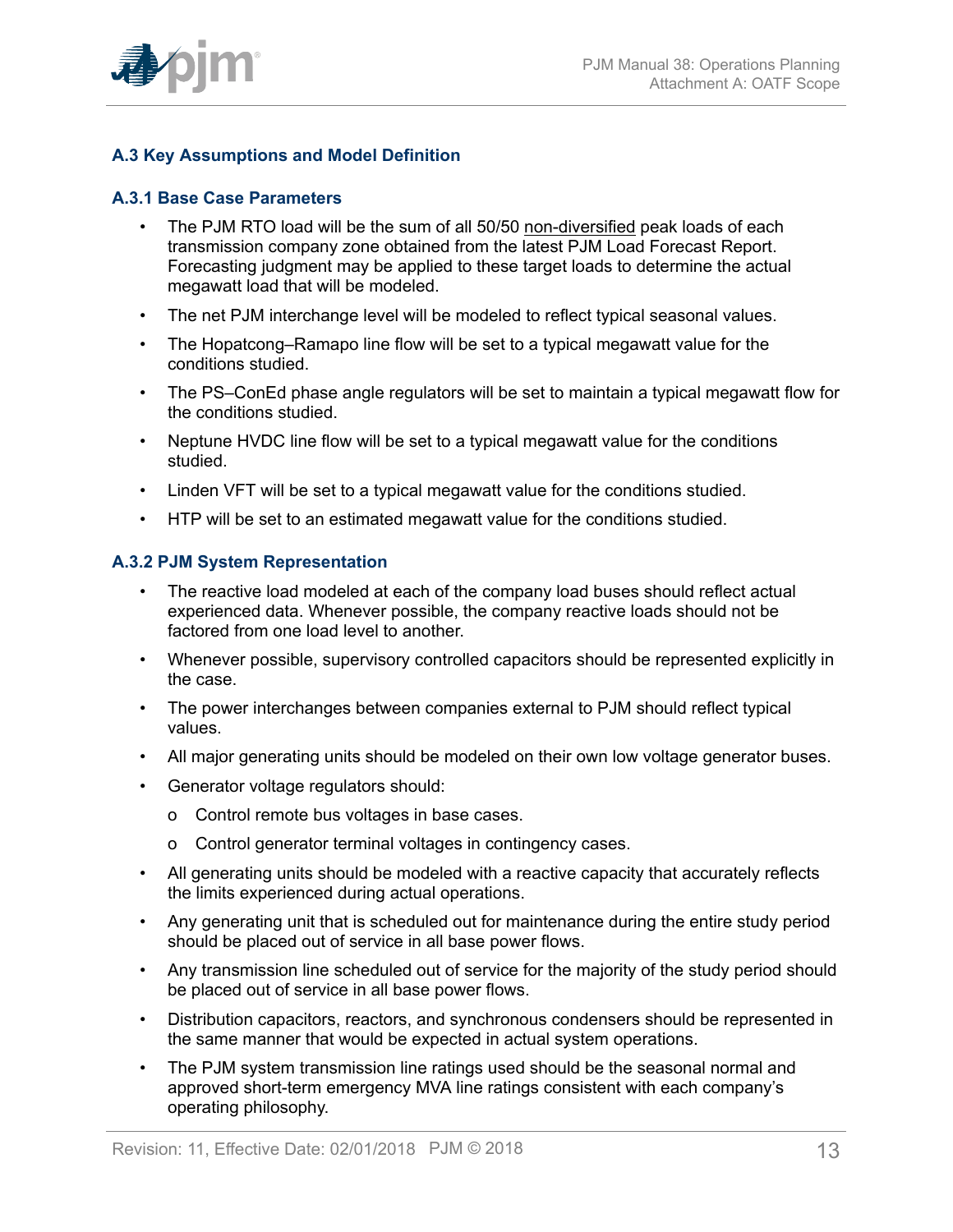

- The voltage schedules used should represent those expected to be followed during the study period for all controllable buses. The voltage schedules include both generator and LTC (Load Tap Changers) regulated buses.
- An accurate representation of all power systems external to PJM should be merged with the PJM power flow model.

# **A.3.3 PJM Dispatch**

- All generator economic dispatch data will be derived from historical bid data from the previous comparable season.
- Base load units will be modeled as must run.
- Discrete unit outages for the study period will be determined based on an average obtained from unavailable generator MW (maintenance and unplanned) on ten days from the previous comparable season that are at or near the load level to be studied.
- Non-Utility generation shall follow the same guidelines whenever the appropriate data is available.
- Hydro-generation and wind generation will be modeled at typical levels expected during the study period.
- Demand Response (DR) will be incorporated into the dispatch when appropriate, e.g. to resolve peak load system exceedances. The granularity of the DR modeling will be based on the available data and any software limitations.

# **A.4 Sensitivity Studies**

- Sensitivity studies will be performed on facilities identified by the SOS-T as potential IROL facilities. Existing IROL facilities will be evaluated on a periodic basis to determine whether they still meet the IROL criteria as defined in [PJM M-37: Reliability](http://pjm.com/~/media/documents/manuals/m37.ashx) [Coordination](http://pjm.com/~/media/documents/manuals/m37.ashx), Section 3.
- Sensitivity study will be performed on BC/PEPCO import capability.
- Sensitivity study will be performed by monitoring external facilities and applying external contingencies which are located electrically close to the PJM border. The additional study will help prevent issues along the seams of PJM and its neighbors.
- Analysis of specific N-2 conditions will also be performed to avoid situations where cascading outages could occur due to an N-1 contingency followed by relay-induced line tripping resulting from insufficient time for Operations to react.
- Analysis of planning and operational gas pipeline contingencies.

Due to the study timeline of work and deliverables, PJM may not be able to accommodate certain sensitivity studies requested by members of the OATF. In general, PJM cannot accommodate sensitivity studies involving:

- Analysis of load conditions that significantly diverge from the peak load for the study period (e.g. light load and shoulder period conditions).
- Analysis of a localized issue affecting only one company transmission zone.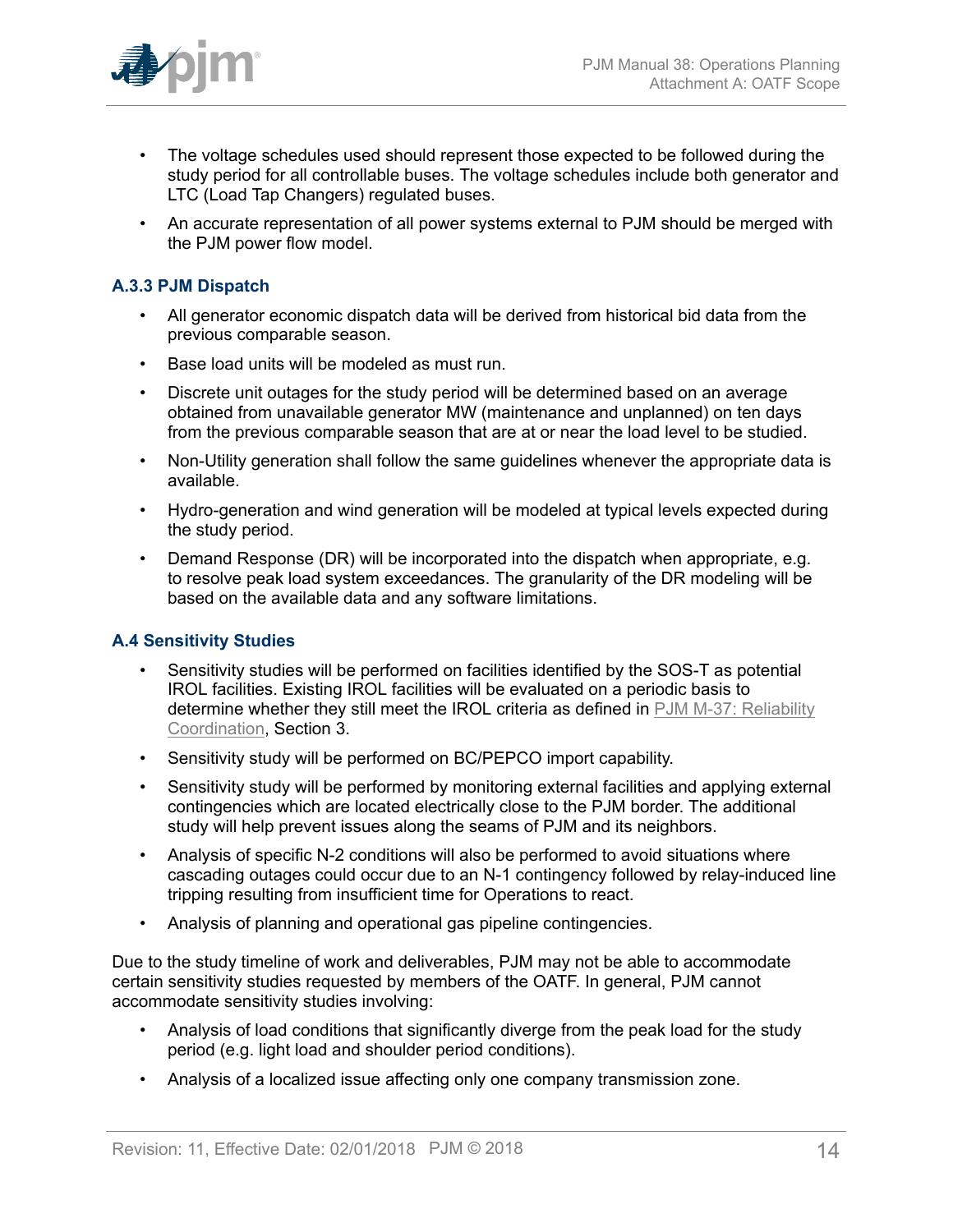

# **A.5 Maximum Credible Disturbance Study**

A maximum credible disturbance ('max-cred') is defined as having a reasonable possibility of occurring (being credible) and also of being outside the normal N-1 contingency criteria. For the purpose of assisting Generator Owners (GO) and Transmission Owners (TO) in determining critical assets pursuant to NERC Critical Infrastructure Protection (CIP) Standard CIP-002-2, PJM will perform analysis to determine the survivability of max-cred facility losses. GO shall communicate Common Mode Impact contingencies to PJM and the affected Transmission Owner through the PJM SOS-T (contacting PJM Chairman and Transmission Owner Representative) for inclusion in the PJM OATF Maximum Credible Disturbance Contingency Analysis. TO shall review current set of maximum credible disturbance contingencies and supply changes to the PJM OATF representative prior to finalizing the OATF Scope. PJM will communicate max-cred contingencies that are not survivable to the impacted asset owner.

#### **References:**

• PJM TO/GO Critical Asset Identification Guidelines

([http://www.pjm.com/~/media/markets-ops/compliance/pjm-to-go-process.ashx\)](http://www.pjm.com/~/media/markets-ops/compliance/pjm-to-go-process.ashx)

• NERC CIP-002-4 Standard

([http://www.nerc.com/files/CIP-002-4.pdf\)](http://www.nerc.com/files/CIP-002-4.pdf)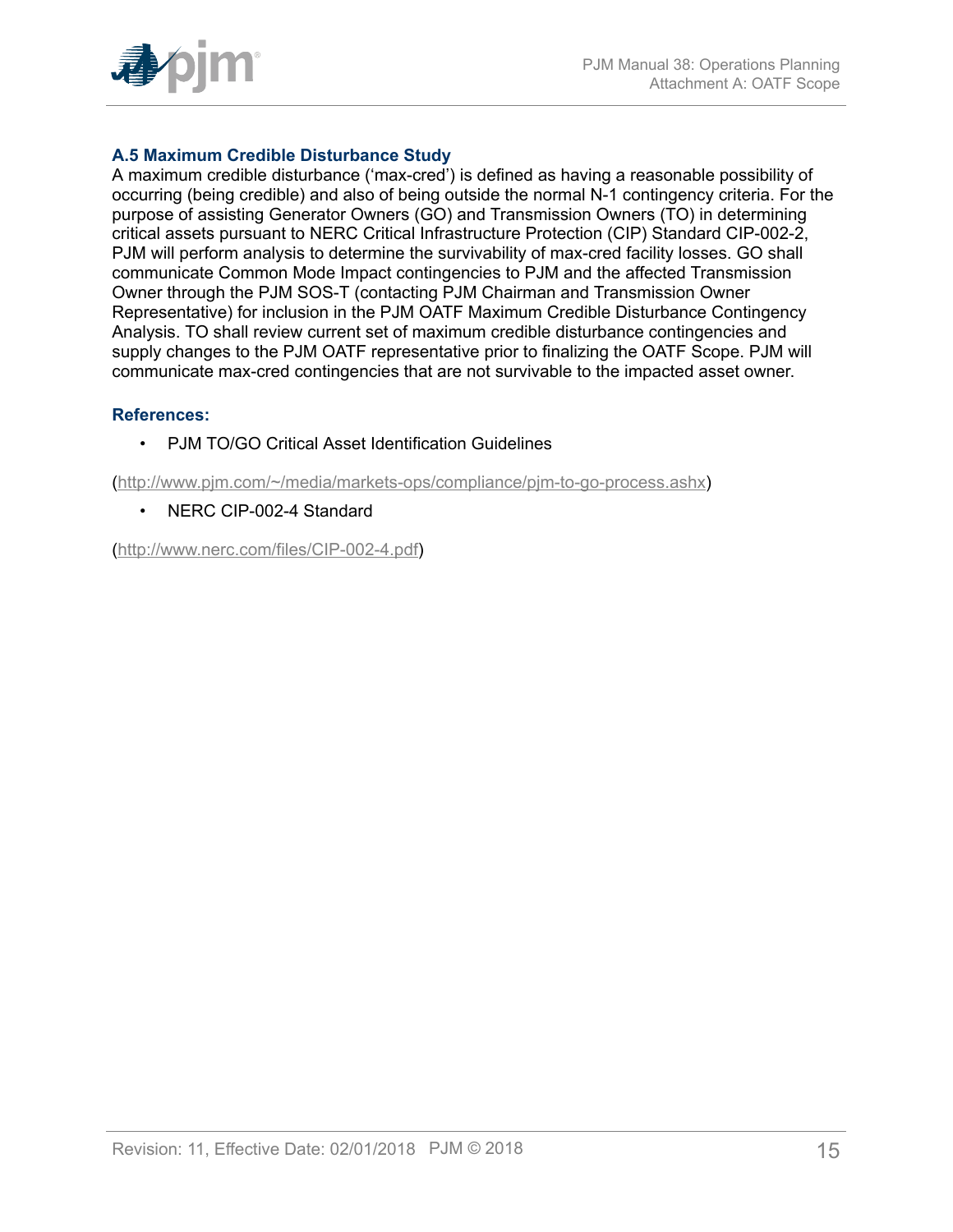

# <span id="page-15-0"></span>**Attachment B: Reliability Analysis Procedure**

#### **Documentation Sources**

- PJM M-03: [Transmission](http://www.pjm.com/~/media/documents/manuals/m03.ashx) Operations
- [PJM M-10: Pre-Scheduling Operations](http://www.pjm.com/~/media/documents/manuals/m10.ashx)
- NERC Standards FAC-011-1, IRO-004-1, IRO-010-2, IRO-014-1, IRO-017-1, TOP-002-2

# **Tools and information for Transmission & Generation Outage Analysis**

- eDART For viewing/revising transmission and generation outage tickets
- EMS
- Load forecasts
- Day-Ahead generation commitment
- DMT/SCED For additional generation information
- ExSchedule
- SDX (System Data Exchange) For external outages and BA-to-BA scheduled interchange
- Weather forecasts
- IEP (Intelligent Event Processor)
- TSA

# **B.1 Initial Preparation/Information Gathering:**

- Obtain the load forecast for the study period.
	- o Utilize the PJM Load Forecast Spreadsheet Application.
	- o Or use the following web address: http://oasis.pjm.com/doc/projload.txt
- Obtain the PJM footprint and neighboring areas weather data for the study period.
- Obtain the list of internal transmission and generation outages that will occur on the study date from the eDART Outage Scheduling Application.
- Obtain external outage information via the following:
	- o MISO and TVA daily outage reports.
	- o SDX generation and transmission outages.
- Obtain interchange information via the following:
	- o Utilize ExSchedule to review the PJM scheduled interchange values.
	- o Utilize the SDX data to review the external BA-to-BA scheduled interchange values.
- Check for any current and/or projected system conditions that may impact the scheduled outages such as system wide peak loads, Heavy Load Voltage Schedule Alerts, GMD, etc.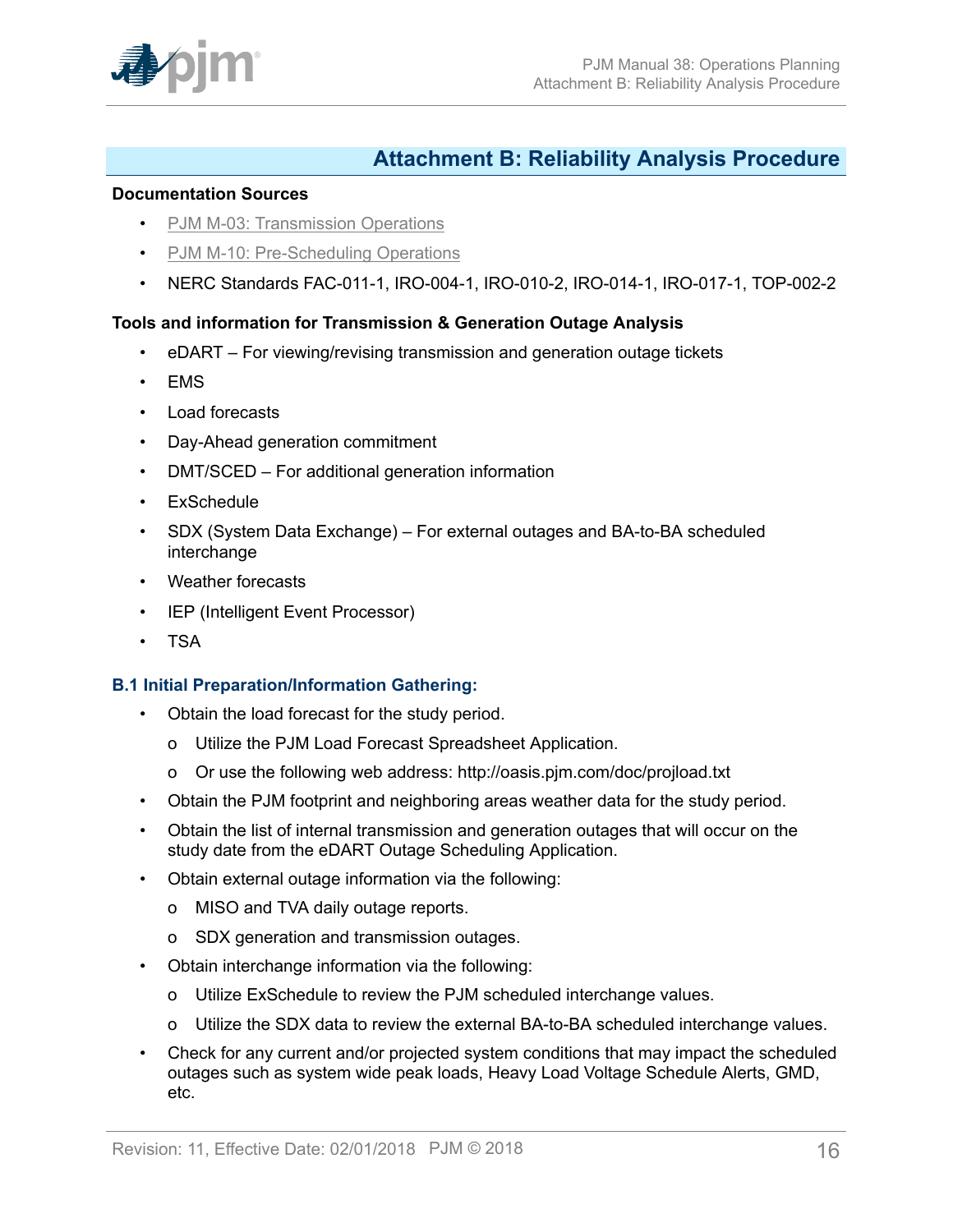

#### **Note:**

PJM will cancel scheduled outages, regardless of submittal time, if the outage could jeopardize system reliability.

#### **B.2 Study Case Set-up and Verification: EMS Study Case Set-up**

- Search and select a State Estimator (SE) saved case with load levels that are as close as possible to the peak (or valley) forecasted Balancing Authority loads for the study period.
- Utilize the EMS study package to retrieve the saved State Estimator solution into the power flow study.
- Adjust the transmission topology to reflect the study date conditions by making status changes to transmission equipment (lines, transformers, breakers, caps, reactors, etc).

#### **Note:**

The eDART-to-EMS bridge can be used to automate the import of projected system topology.

• Adjust generation statuses to reflect the study date.

#### **Note:**

EMS automation can be used to load the forecasted PJM wind generation into the study case.

Generators returning from an outage are not guaranteed to be on-line for the study date in question. Use the load forecast in conjunction with the Unit Price information from DMT to make an engineering assessment of whether or not the unit will be on-line. If unsure, the analysis should be performed with the unit on and off-line to determine its impacts.

- To account for the MISO wind impacts:
	- o Utilize the MISO Wind Output/Forecast webpage.
		- − Note the actual MISO wind output at the time of the initial SE saved case snapshot.
		- − Note the peak MISO wind forecast for the study date.
	- o Due to ~85% of the MISO wind being physically remote from the PJM system, the wind farm units may not be explicitly modeled. However, their net effect can be reflected in the tie flows between PJM and the 'WEST' equivalent area in the EMS Model. Therefore, adjust the net interchange in the WEST area to reflect the MISO wind forecast as shown in the following example:
		- − Example: The SE base case had 2,000 MW of wind output in the MISO footprint. The forecast indicates 3,000 MW of wind in MISO. Scale the PJM EMS 'WEST' area generation up by 1,000 MW to account for the additional wind.
- Turn off CTs running for congestion (or reliability, etc.) in the powerflow case. Adjust appropriate generation as needed.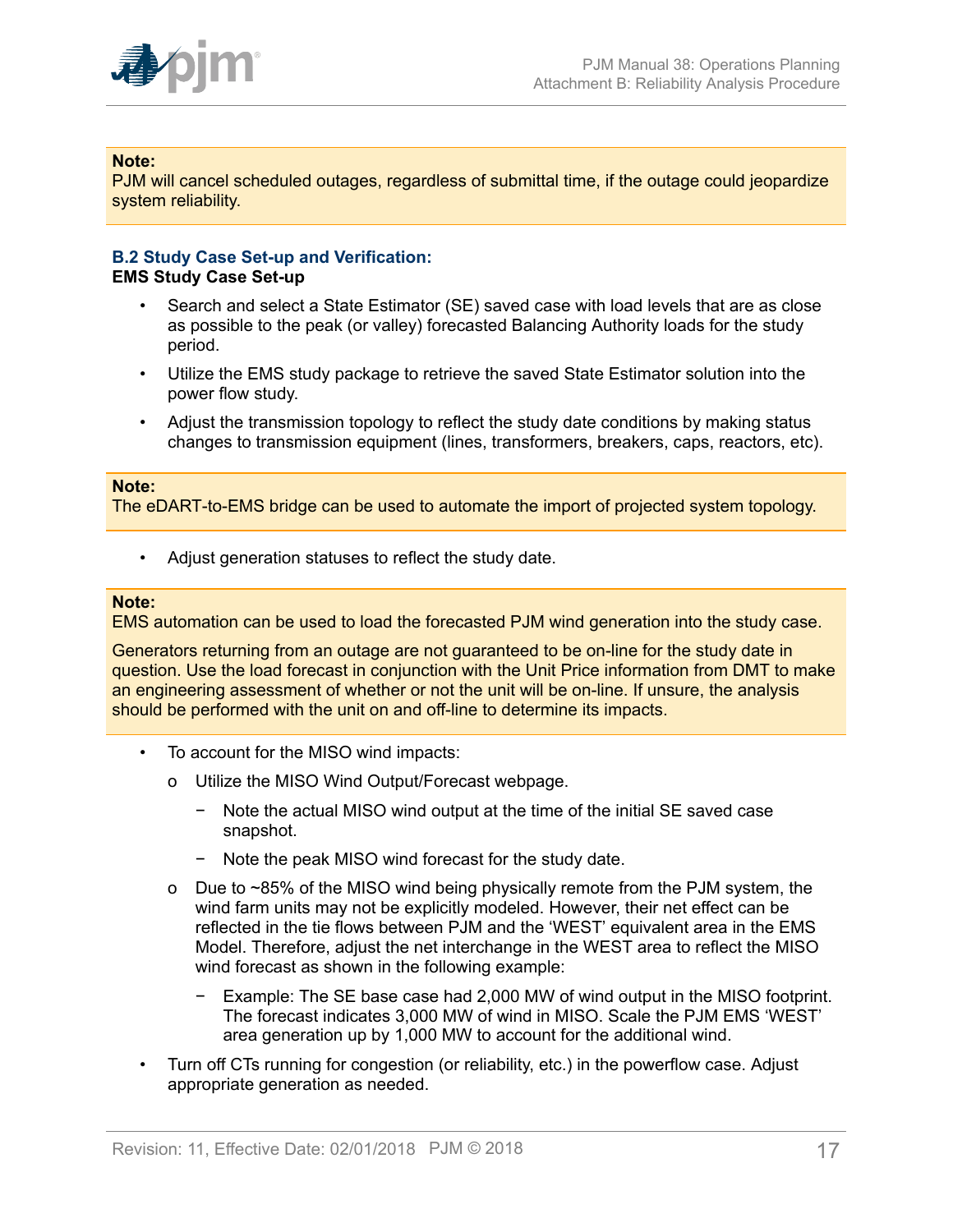- Adjust the Rating Temperature Sets for each transmission zone to reflect the highest expected temperatures for the study date.
- Verify that all Balancing Authority loads match their respective peak load forecasts. Utilize the EMS "Company Scale Load or Generation" function to manually scale the loads to match the forecasts if required.
- Adjust generation both internally and externally as needed to incorporate the projected scheduled interchange into the case.
- Update contingency list by pulling in the Real-time contingency list. Update the list, as needed, for changes in system conditions between the current time and the study period.

# **B.3 EMS Study Case Verification:**

- Run power flow to verify that the case converges and make adjustments as necessary.
- Run Security Analysis (contingency analysis) and review the results. Determine if there are any pre-existing overloads and/or voltage issues and make adjustments as necessary.
- Control for any thermal or voltage exceedances before analyzing future outages in the study.
- Run TLC to verify the results. Adjust the case to bring transfers within limits.

# **B.4 Outage Analysis:**

- Perform thermal and voltage (AC) analysis for all transmission and generation outages occurring during the study period.
- Perform Transient Stability Assessment (TSA) study for generation impacts and transmission outages with stability impact as indicated by the System Impact notes.
- Assess outage impact on nuclear bus voltage limits and stability according to the NPIR requirements.

# **B.5 Internal Outage Review Process:**

- Consider the transmission outage submittal status according to PJM M-03: [Transmission](http://www.pjm.com/~/media/documents/manuals/m03.ashx) [Operations](http://www.pjm.com/~/media/documents/manuals/m03.ashx) (e.g., is it on-time, late, emergency, etc.).
- Consider generation outage categories (Planned, Maintenance, Unplanned) according to [PJM M-10: Pre-Scheduling Operations,](http://www.pjm.com/~/media/documents/manuals/m10.ashx) Section 2.1.
- Determine if any temporary switching is required to outage the facility, or return it to service, and if this switching may impact the transmission system.
- Determine if there are any operating procedures associated with the outage:
	- o Review the Transmission Owner's description of work, System Impact note, or IEP rules.
	- o Review PJM M-03: [Transmission](http://www.pjm.com/~/media/documents/manuals/m03.ashx) Operations Section 5 to determine if any procedures are predefined that will require special contingencies to be active to address operational or stability concerns. Special contingencies may include the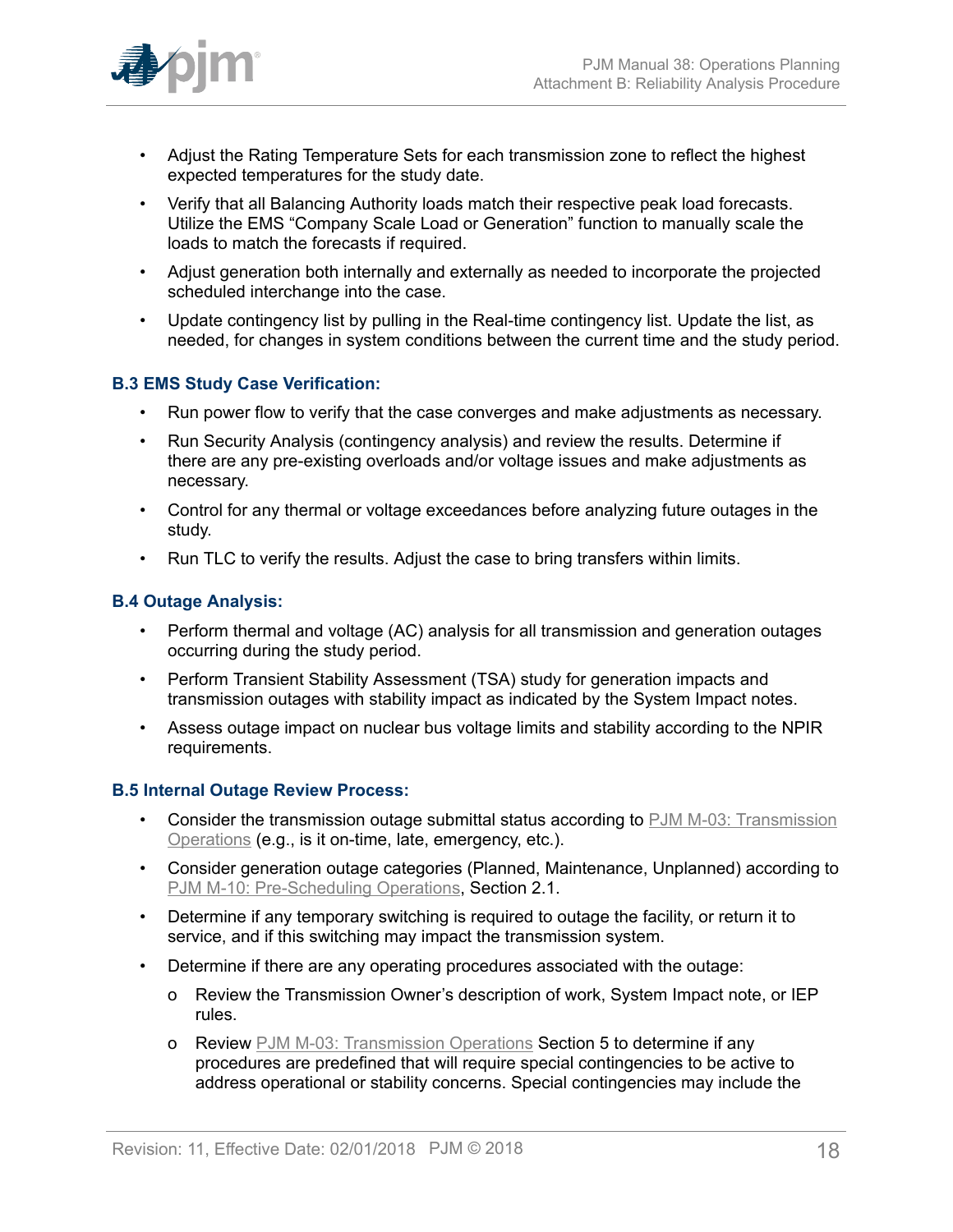

impact of pre-defined Special Protection Schemes or Remedial Action Schemes (SPS/RAS).

- o Review PJM M-03: [Transmission](http://www.pjm.com/~/media/documents/manuals/m03.ashx) Operations Section 5 to determine if any predefined procedures require adjustment to thermal ratings or voltage limits to maintain system security.
- Implement/suppress contingencies in the study case as required to model any special operating procedures.
- Review Hotline, Protective Relay, and Protection System outage requests to identify any changes to normal fault clearing. Model any identified changes to normal fault clearing within the PJM EMS by modifying the applicable PJM Security Analysis contingencies to accurately study the system impact of Hotline, Protective Relay, and Protection System outages. (According to PJM M-03: [Transmission](http://www.pjm.com/~/media/documents/manuals/m03.ashx) Operations, Section 4: Transmission Owners must notify PJM of planned Hotline, Protective Relay, and Protection System outages by submitting these planned outage requests to eDART. All unplanned outages of this type are communicated to PJM Dispatch and subsequently submitted to eDART.)

#### **Note:**

For relay communication outages exceeding 5 days in duration, PJM will perform stability studies to assess impact to the BES. The communication outages may be on the redundant system in which case PJM will model the failure of the remaining communication for fast clearing and will assess stability based on the zone 2 clearing time. If there are any system performance issues as a result of the assessment, PJM will coordinate the next steps with the Transmission Owner.

- Determine if a morning load pick-up, off-peak, or multiple time/load studies need to be performed.
- Make necessary changes to the study case as a result of the outage review. For example, make contingency adjustments, implement special/operating/emergency procedures, make generator adjustments due to stability limits, etc.

# **B.6 Internal Outage Analysis Process:**

- Implement the submitted (both planned and emergency) transmission and generation outages in the EMS study case.
- Process reactive tickets (D-curve changes and voltage regulator outages).
- Analyze generator reactive lead/lag tests.
- Run power flow and Security Analysis (contingency analysis) to determine any thermal, voltage, SOL, or IROL impacts arising from the outages and projected system conditions.
- Run the EMS Study Transfer Limit Calculator (TLC) to determine projected IROL facility operating limits.
- Perform an open-ended voltage study, based on projected system condition for the time of switching, for all long-line EHV outages. Note any changes to start times that may be required due to a high instantaneous voltage rise.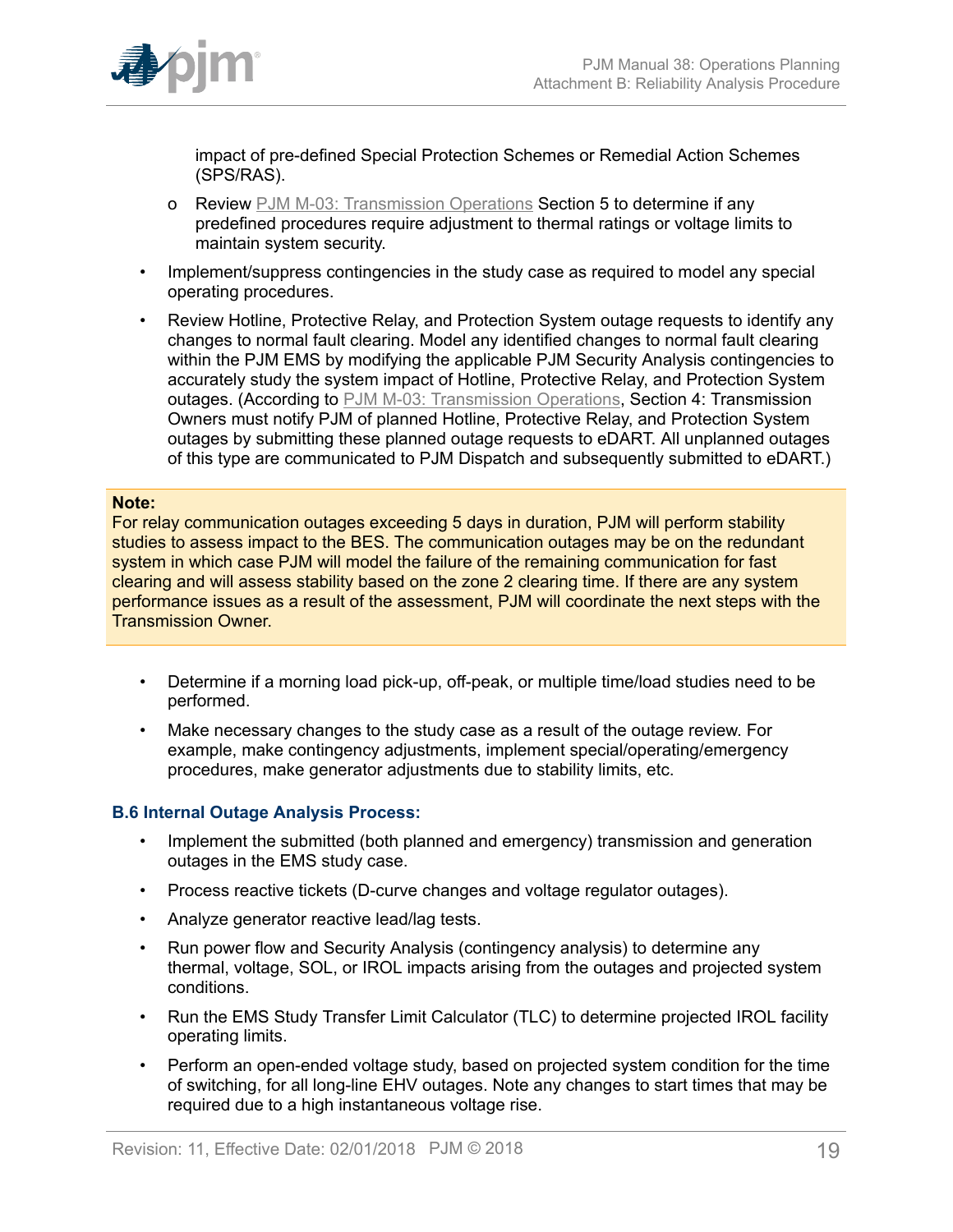

- Perform a transient stability (TSA) study for outages with stability impact and validate with PJM M-03: [Transmission](http://www.pjm.com/~/media/documents/manuals/m03.ashx) Operations Section 5 procedures. If a generator is restricted for stability, document and communicate the restrictions according to the Section 3.9 stability procedure.
- Resolve thermal overloads, voltage, SOL, and/or IROL exceedances with non-cost operations first, such as system reconfiguration, then by adjusting generation, if required. Refer to PJM M-03: [Transmission](http://www.pjm.com/~/media/documents/manuals/m03.ashx) Operations for additional details regarding thermal and voltage controlling actions.
- Initiate contact with the affected Member TOs and/or external Reliability Coordinators to coordinate possible mitigation options; inform them of outage conflicts, the potential for off-cost operations, and/or possible outage denial based on PJM Market rules and/or reliability concerns.

#### **Note:**

PJM considers outages based on priority order. Forced and emergency outages have the highest priority followed by "On-time" outages then "Late" outages. The outages are analyzed for reliability and expected off-costs. Each outage is studied and any constraints (actual or facility/contingency pair) trending toward a limit or exceeding a limit is noted in eDART. The trending or exceeding of a limit in the study is referred to as potential "congestion". The limit may be any or a combination of thermal, voltage, or stability issues. If there is an expected constraint, PJM will mark the corresponding eDART ticket as "congestion expected". The "congestion expected" flag is used to indicate a potential issue that may occur in the Day-Ahead Market or in Real-time Operations. If there are non-cost controlling actions, changes to the generation pattern, or changes to system conditions, the noted congestion may not occur in the Day-Ahead Market or in Real-time Operations.

For "On-time" outages, PJM ensures the constraint can be mitigated by applying both noncost and off-cost operations. If there are no limit exceedances as a result, the outage will be approved.

For "Late" outages, PJM will apply only non-cost operations. If the non-cost operations (such as PAR adjustments, transformer tap adjustments, MVAR adjustments, switching of capacitors and reactors, switching of transmission facilities) can mitigate the constraint, then the outage will be approved. Note, the ticket is still marked as "congestion expected". If the constraint cannot be mitigated, PJM will deny the outage for the scheduled time and work with the transmission owner to reschedule the outage.

If a constraint is impacted or can be helped with external generation sources, verify whether an IDC flowgate is in place and request the coordinated test for inclusion in M2M.

- Verify generator availability for expected off-cost operations. Check start-up times, noload/start-up costs, etc., to ensure the system reliability can be maintained.
- Verify corresponding generator outage tickets have been submitted in eDART for all transmission outages that bottle generator output.
- Cancel or reschedule generation outages or testing as needed to maintain system reliability. Communicate any cancellations:
	- o With direct voice to voice communication to respective GO/MOC;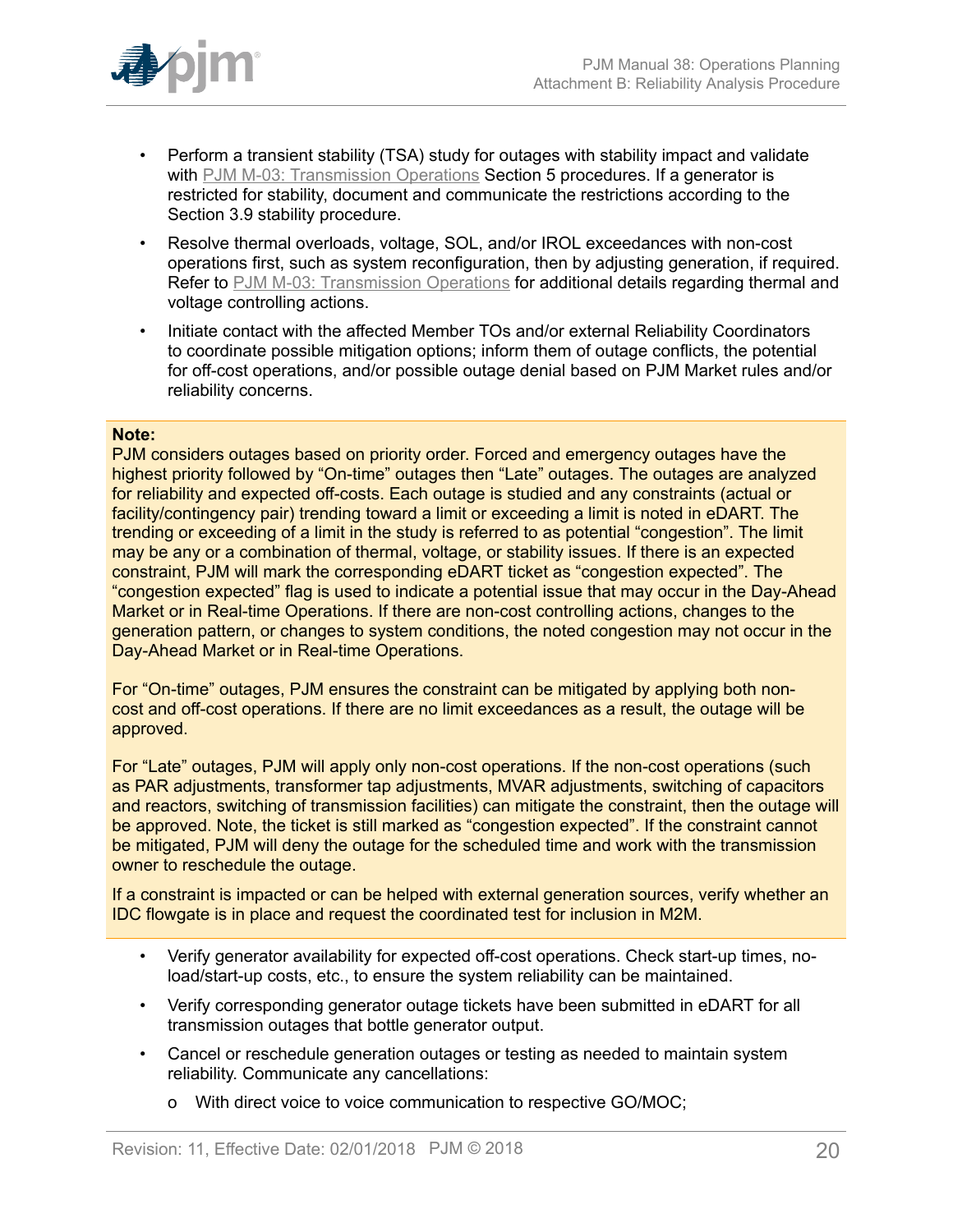

o And logging such action within the eDART PJM comment section.

# **B.7 Analyze External Outages:**

- Review and implement the external SDX transmission and generation changes in the EMS study case. Run powerflow and Security Analysis to determine any thermal or voltage impacts arising from the outages.
- Analyze thermal overloads and voltage issues for possible solutions. Communicate and resolve issues with other RCs (MISO, TVA, NYISO, etc.).
- Verify if additional peak, off-peak, morning load pick-up, or other studies need to be done. If so, obtain an appropriate case and re-analyze the outages.
- Run the Transfer Limit Calculator (TLC) and check for impacts to transfer limits.

#### **B.8 Day-Ahead Market Coordination:**

- Submit a copy of the PJM Transmission Log to the Day-Ahead Market operator by 10:00 hours. The following information must be submitted in the report:
	- o Note any outage that is projected to cause congestion and is submitted on–time.
	- o Note any outage submitted as an Emergency.
	- o Note any outage requiring pre-contingency switching and include the precontingency switching solution.
- Bridge the Day-Ahead generation commitment into the EMS study case.
- Analyze the impacts of the Day-Ahead generation commitment.
	- o Analyze the nuclear voltages (NPIR) and document the results in the Day-Ahead report. When the analysis identifies a nuclear voltage exceedance, PJM will inform the respective transmission owner, who in turn will inform the appropriate Nuclear Duty Officer (NDO). The notification may include a request for authorization to operate off-cost generation at the generation owner's expense to prevent an exceedance of the limit.
- Determine if any additional generation must be called on Day-Ahead to maintain transmission system reliability. Document required combustion turbines with notification + start-up times > 2 hours.

# **B.9 Non-Market BES Facilities:**

#### **Outage Approval Process**

PJM will evaluate and approve transmission outages consistent with PJM M-03: [Transmission](http://www.pjm.com/~/media/documents/manuals/m03.ashx) [Operations,](http://www.pjm.com/~/media/documents/manuals/m03.ashx) PJM M-12: [Balancing Operations](http://pjm.com/~/media/documents/manuals/m12.ashx), [PJM M-37: Reliability Coordination,](http://pjm.com/~/media/documents/manuals/m37.ashx) and [PJM](http://www.pjm.com/~/media/documents/manuals/m38.ashx) [M-38: Operations Planning](http://www.pjm.com/~/media/documents/manuals/m38.ashx) to ensure reliability is maintained on all BES facilities. Additional coordination may be required with the Transmission Owners for non-market BES facilities to ensure contingency results are consistent in Real-time Operations:

• For planned outages, the differences in contingency analysis results should be rationalized in advance and instruction provided to Real-time Operations as to which EMS analysis is more accurate (PJM or TO).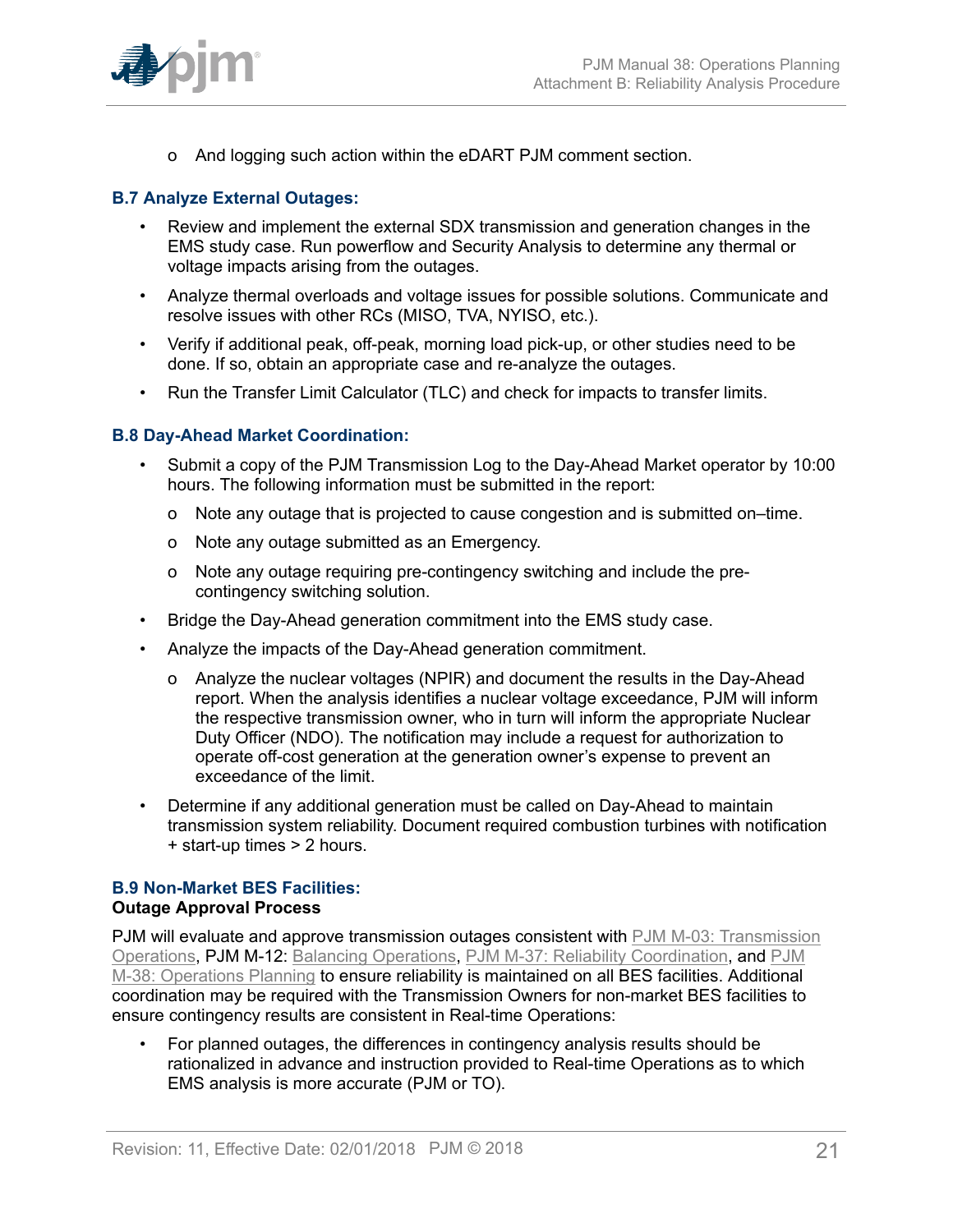

- An operating plan shall be agreed upon in advance, which may require the advanced scheduling of long-lead time generation at the expense of the Transmission Owner.
- The agreed upon controlling actions should be documented and communicated to PJM and TO or GO Dispatchers.
- Under certain conditions, a generator may violate GSU limits upon the loss of another facility. A generator will be permitted to operate above their emergency limits so long as a post-contingency reduction plan has been agreed upon. Pre-contingency reductions would be required in the absence of an agreed upon plan.

#### **Resolving Modeling Differences**

For planned outages, the differences in PJM and TO EMS Security Analysis results should be rationalized in advance and instruction provided to Real-time Operations.

#### **Real-time Controlling Actions**

Real-time controlling actions to Non-market BES facilities are prioritized as follows:

- Non-cost measures including:
	- o PAR adjustments.
	- o Transformer tap adjustments.
	- o MVAR adjustments.
	- o Switching capacitors and reactors in or out-of-service.
	- o Switching transmission facilities in or out-of-service.
	- o Curtailing transactions "Not-Willing-to-Pay" congestion.
- Issuing a Post-Contingency Local Load Relief Warning (PCLLRW).
- If the contingency overload is over its Emergency rating but below its Load Dump (LD) rating, PJM will manually direct the redispatch of effective generation at the request of the Transmission Owner. The effective generation will be cost-capped but not permitted to set LMP since the facility is not a "Market" facility. PJM will commit effective generation in order to minimize the total MW committed to control the constraint.
- If the contingency overload is over its Load Dump rating, PJM will manually direct the redispatch of effective generation to control the overload. The effective generation will be cost-capped but not permitted to set LMP since the facility is not a "Market" facility. PJM will commit effective generation in order to minimize the total MW committed to control the constraint.
- Controlling to GSU Limits: Under certain conditions, a generator may violate GSU limits upon the loss of another facility. A generator will be permitted to operate above their emergency limits so long as a post-contingency reduction plan has been agreed upon. Pre-contingency reductions are required in the absence of an agreed upon plan.

#### **Maintaining System Reliability**

PJM is required to ensure system reliability is maintained; ensuring there is an operating plan for all BES facilities. If PJM or a TO analysis indicates that a planned facility outage would result in non-converged contingencies, post-contingency voltages below LD limits, post-contingency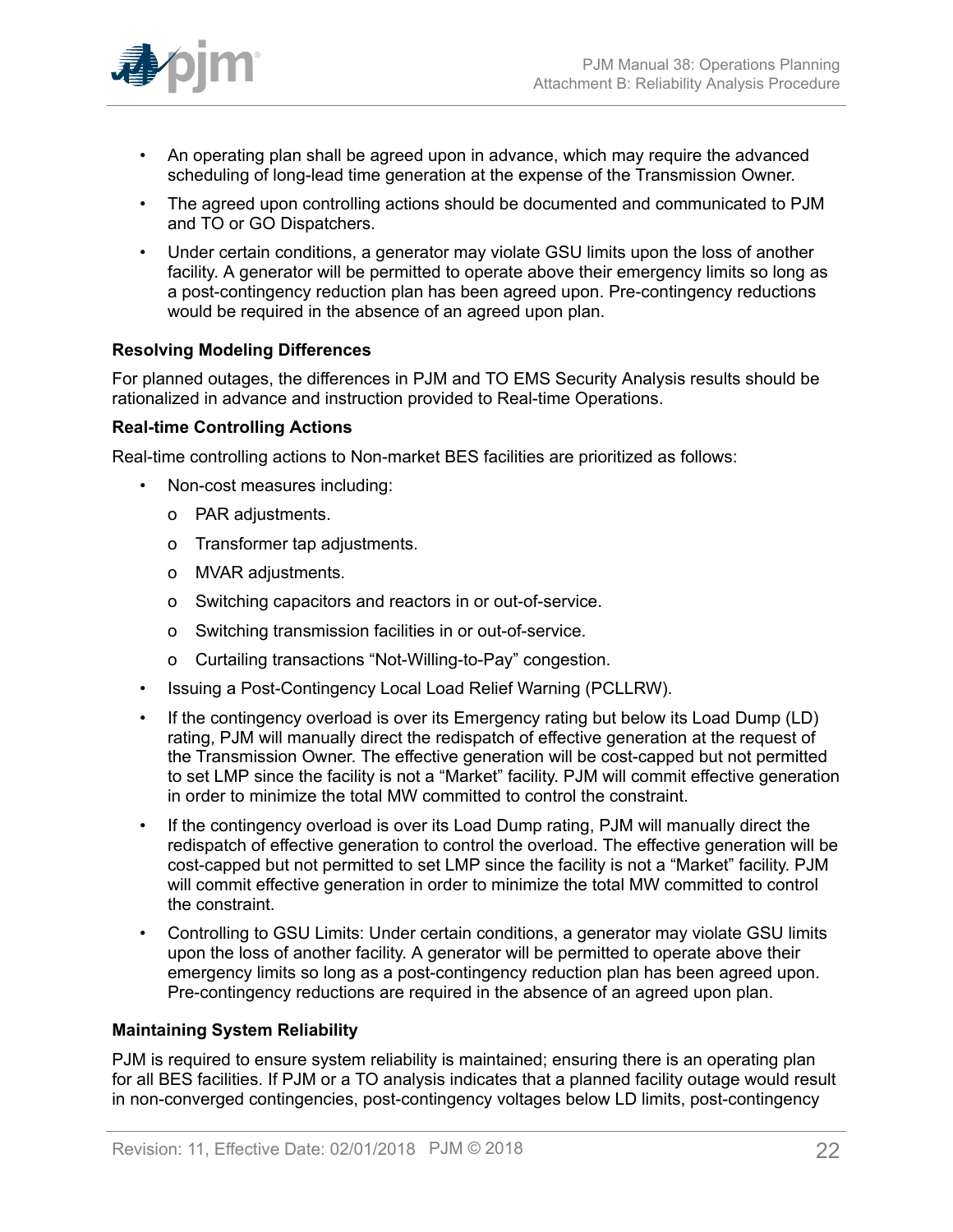

voltage drop exceedances, actual voltages below normal limits, or actual flows in excess of normal ratings after all non-cost measures are exhausted, the TO will be required to schedule generation through PJM or the planned outage will be cancelled.

#### **Note:**

A PCLLRW is not an acceptable controlling measure under system conditions where there are pre-contingency exceedances of the operating criteria or when there is insufficient time to dump load post-contingency.

# **B.10 Information Dissemination:**

#### **For outage approval studies**:

- Approve outage tickets in eDART by 14:00 EPT two-business days prior to the start of the outage.
	- o If an outage is not approved, it shall be rescheduled or moved into a canceled or denied state.
- If PJM denies a transmission outage, PJM shall:
	- o Notify via direct person-to-person communications a primary/secondary outage scheduler for the impacted TO(s);
		- − If direct contact cannot be made with a TO outage scheduler, PJM shall notify the real-time desk for the respective TO of the outage denial.
	- o Log the reason for denial, and the notified TO representative(s).

#### **For Day-Ahead studies**:

- Prepare and post the RC Day-Ahead report on a secure area of PJM website. Email the report availability to TO/TOP representatives and Operators, SOS-T members, and external RCs/BAs by 15:00 CST.
	- o The report consists of outages, contingencies, mitigation strategies, interchange schedules, study results, voltage regulation, MVAR testing schedule, and TLC Limits.
	- o Report internal (PJM) outages, 100 kV and above, that may impact internal or external facilities, outages causing congestion on market BES facilities, and outages impacting non-market BES facilities.
- Commit additional needed generation for specific constraints.
- Review the Day-Ahead report with the PJM Dispatchers and Shift Supervisor.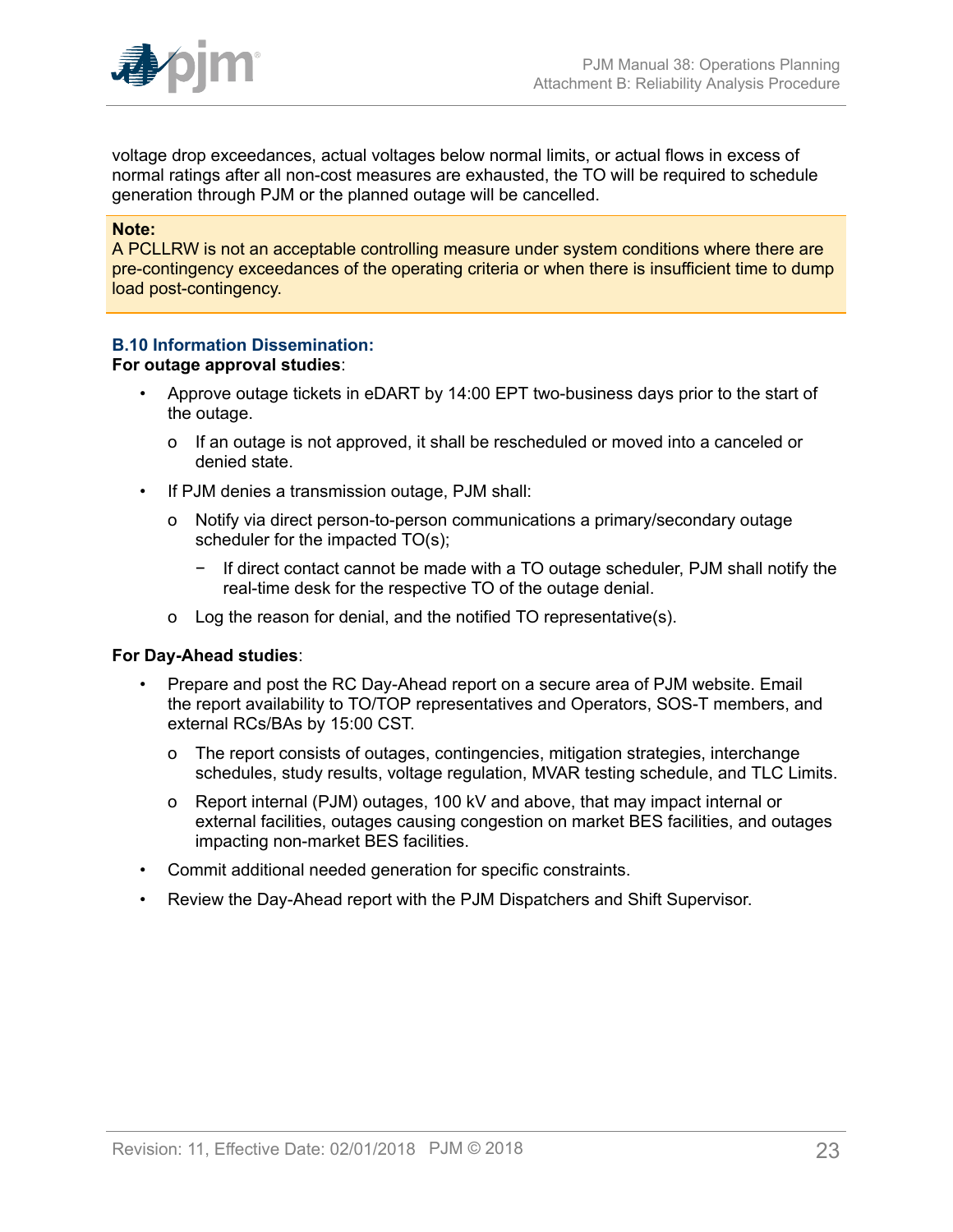

# <span id="page-23-0"></span>**Revision History**

#### **Revision 10 (02/01/2017):**

- Cover to Cover Periodic review: Corrected typos and grammar, updated references, updated cited NERC standards.
- Section 2.1 and 2.2: Updated sections to provide more clarity on generation and transmission outage coordination.
- Section 2.3: Added new section "Neighbor Outage Coordination and Resolution" to help clarify roles and responsibilities around neighboring outages, and internal outages with neighboring impact.
- Attachment A: Updated the OATF Scope.
- Attachment B: Updated Reliability Analysis Procedure.

#### **Revision 09 (02/01/2016)**:

- Periodic review: Corrected typos and grammar, revised terms for consistency, updated web link, and updated PJM reliability study procedures.
- Section 1.2: Updated interregional study.

# **Revision 08 (06/01/2015)**:

- Revised Attachment A, Section A.1, A.2, and A.3 with the change of EKPC name, adding in City of Rochelle and other minor changes due to system upgrades.
- Revised Attachment A, Section A.4 to specify periodic review of IROL facilities.
- Revised Attachment B to update the study process, to assess NPIR impact, to request Market-to-Market coordination, and to perform stability study.

# **Revision 07 (12/20/2012)**:

- Revised Attachment A, section A.4: added sensitivity study to monitor external facilities and contingencies along the PJM border. Added N-2 sensitivity analysis to avoid cascading outages due to relay-induced tripping.
- Revised Attachment A, section A.3.3: added note to incorporate significant DR into generation dispatch when appropriate (during summer OATF study)
- Revised Attachment B, section B.9: added the PJM action to redispatch if the contingency overload of a non-market BES facility is over its Load Dump rating.

# **Revision 06 (10/12/2011)**:

- Revised Attachment A: OATF Scope revised to include Duke Energy Ohio / Kentucky*.*
- Revised Attachment A: removed 50/50 diversified sensitivity study from OATF Scope

# **Revision 05 (05/01/2011)**:

• Annual Review